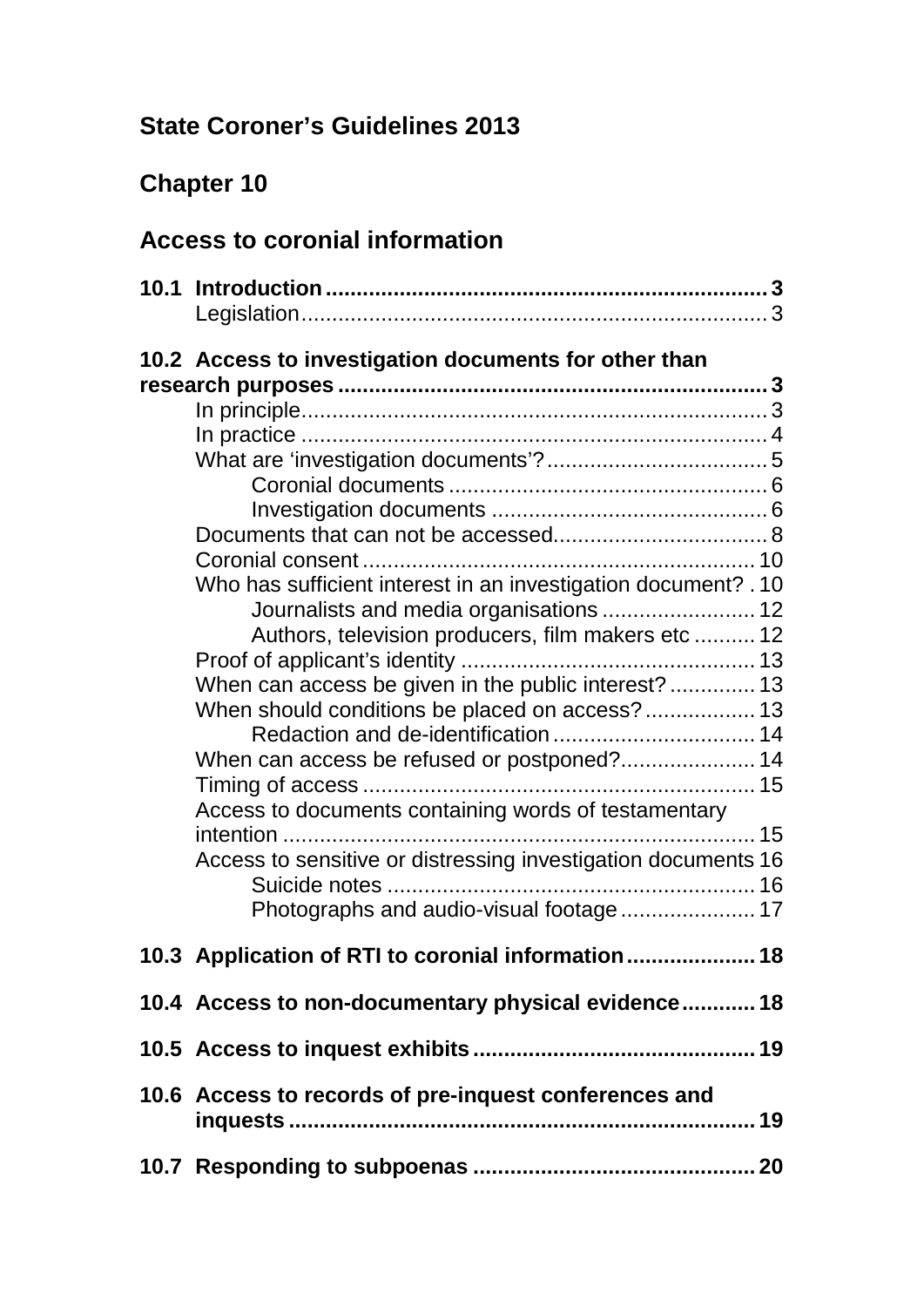|  | When can investigation documents be released for research |  |
|--|-----------------------------------------------------------|--|
|  |                                                           |  |
|  |                                                           |  |
|  | 10.10 Access by the Family and Child Commissioner  22     |  |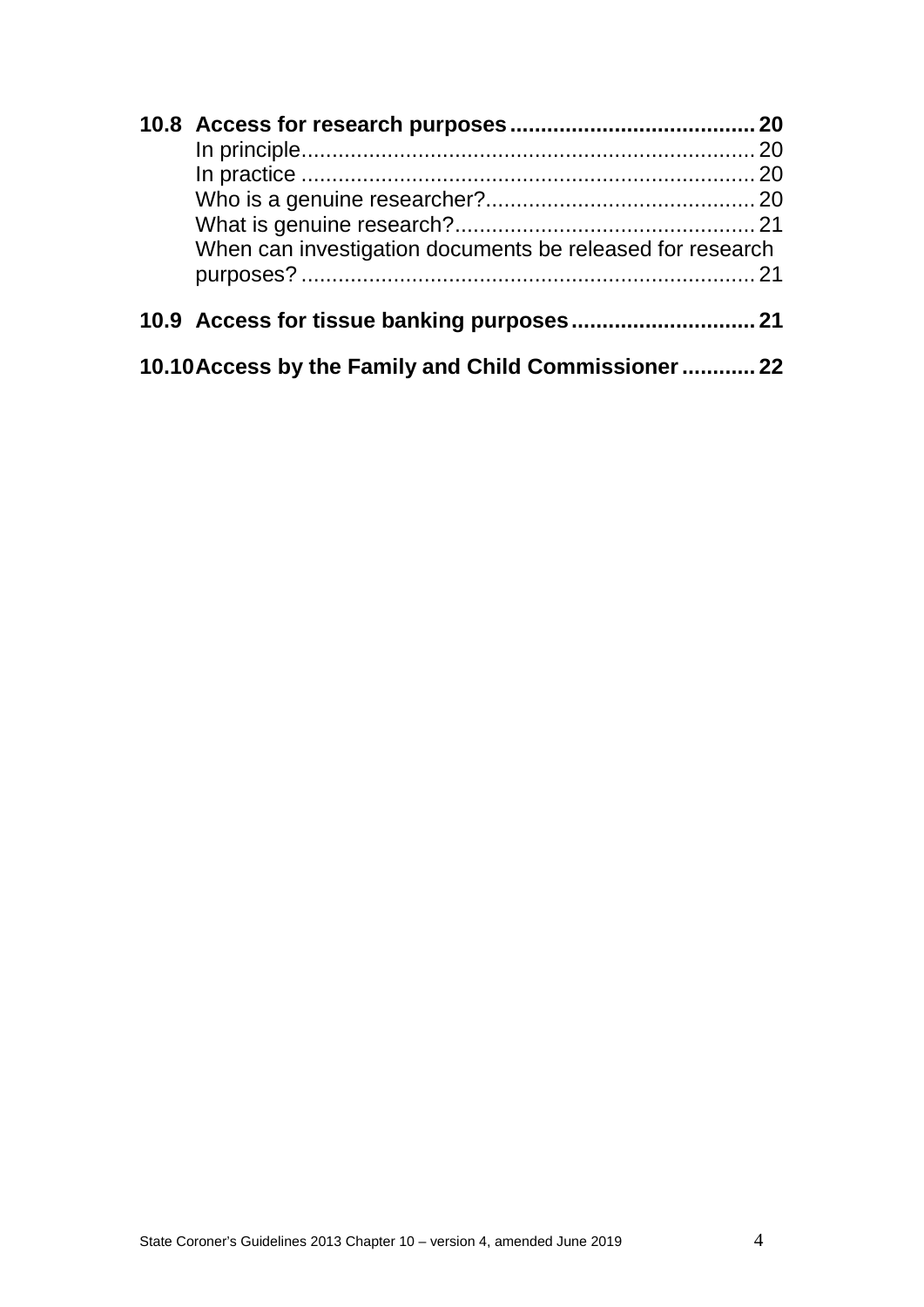## <span id="page-2-0"></span>**10.1 Introduction**

Information generated by and obtained during a coronial investigation can be highly sensitive or distressing, yet timely and appropriate release of coronial information can be therapeutic for the deceased person's family or important for other investigative, systemic review, legal or financial processes running concurrently in respect of the death. Coronial information can usefully inform medical, scientific or other research which in turn assists the coronial system to prevent future deaths. Carefully considered public release of coronial information can help protect public health and safety and can also properly inform fair and accurate reporting of inquest proceedings.

This Chapter sets out the considerations a coroner must take into account before releasing coronial information. It provides guidance about how to manage requests for access to sensitive and potentially distressing material. It deals with the process by which researcher applications are managed. It briefly explains other standing access arrangements established by the Act. It also clarifies the application of the Right to Information and Information Privacy schemes to coronial information.

In this guideline, the concept of coronial information encompasses both documentary items gathered during a coronial investigation and information derived from those documents.

### <span id="page-2-1"></span>*Legislation*

Coroners Act Section 17(4) & (5), 38, 52-59, 62

Acts Interpretation Act Section 36, definition of 'document'

Recording of Evidence Act and Recording of Evidence Regulation Sections 5B (Act) and sections .4, 6, 7 (Regulation)

Right to Information Act Sections 4, 11, Schedule 1 (Documents to which this Act does not apply) s. 8

## <span id="page-2-2"></span>**10.2 Access to investigation documents for other than research purposes**

### <span id="page-2-3"></span>*In principle*

Determining whether access should be granted to investigation documents requires the consideration and balancing of competing interests - the privacy of the deceased and his or her family members; the openness and transparency of official processes; and the potential benefits to public health and safety.

Independence, openness and transparency are hallmark features of the coronial process. However, information coming to light during a coronial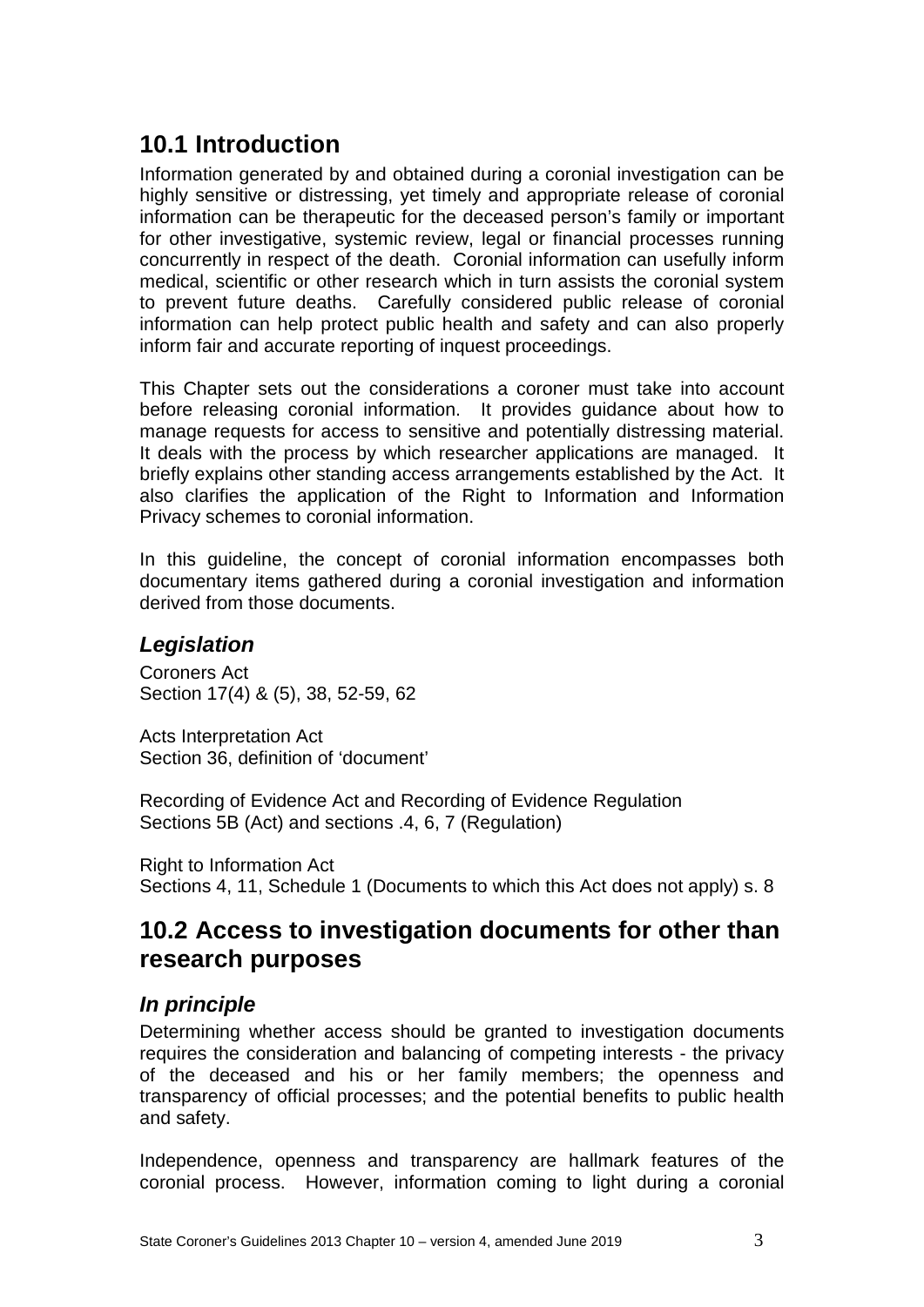investigation is often confidential, personal, highly sensitive or distressing. Coroners should conduct their investigations in a way that appropriately and sensitively manages the needs of those with a legitimate interest in the information arising from an investigation but carefully guards against exciting or satisfying mere personal or public curiosity.

The determination of whether someone has sufficient interest in a document requires consideration of their connection with the deceased person or the circumstances of the death, the particular purpose for which access is sought and the document's relevance to that purpose. For example a deceased person's spouse may need access to an autopsy report to process a life insurance claim and a person injured in the fatal event may also need it to assist their claim against the deceased person's estate.

The deceased's family will generally be entitled to access coronial information at appropriate stages during an investigation.

Other persons given or eligible for leave to appear at an inquest should be given access to coronial information during the investigation, subject to appropriate conditions, so they can participate effectively in the coroner's investigation.

Access will generally be given to others deemed to have sufficient interest, during an investigation and subject to appropriate conditions, when it will facilitate other investigative, systemic review, or legal processes relating to the death that may in turn inform the coroner's investigation, or will assist in administering the deceased's personal affairs or alleviating hardship to the deceased's family or other affected parties. In these cases, access will be limited to only those documents the coroner considers relevant to the particular purpose for which access is sought.

Otherwise access will generally not be given until an investigation is finalised.

Journalists and media organisations will generally not be given access to documents from investigations that do not proceed to inquest, but may be given to access documentary inquest exhibits where it is considered necessary to properly inform fair and accurate reporting or public scrutiny of inquest proceedings. Notwithstanding this, it may still be appropriate for a coroner to communicate limited information about a death by issuing a public statement.

Coroners should be proactive in releasing coronial information to public officials or entities with public health and safety responsibilities where to do so is in the public interest and would further the objects of the Act.

#### <span id="page-3-0"></span>*In practice*

Part 3, Division 4 of the Act establishes criteria and processes for the release of documents prepared specifically for, or obtained during a coronial investigation (**investigation documents**). In general, coronial consent is required and may be given subject to appropriate conditions, or refused in the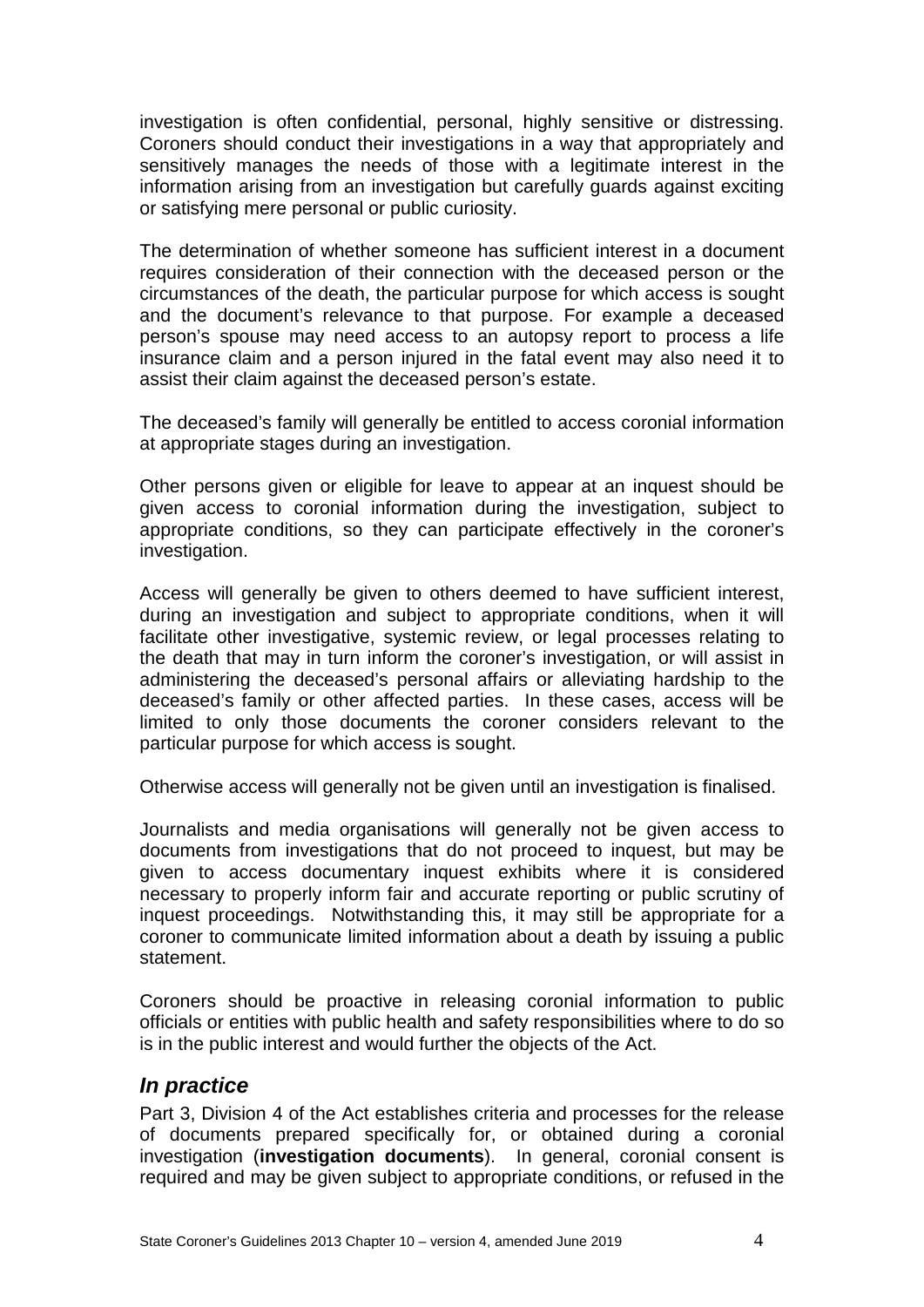public interest. Coroners are prevented from releasing certain types of highly sensitive information. The coroner must be satisfied that the person has "sufficient interest" in the document sought, unless it is released to a "genuine researcher".

Documents other than those prepared specifically for a coronial investigation may still be accessible from the entity that created them under other access to information schemes such as Right to Information (RTI).

The access regime under Part 3, Division 4 of the Act applies to the management of requests to access investigation documents at any stage during a coronial investigation or inquest, and after an investigation or inquest has been finalised.

Because the regime applies specifically to access requests, it is not considered to limit the coroner's ability to release investigation documents, on his or her initiative, for example, for the purpose of an investigation or inquest. The coroner may consider it necessary to provide investigation documents to an independent expert for review and opinion<sup>[1](#page-4-1)</sup> or for response by a person whose actions may have caused or contributed to the death. In preparation for inquest, the coroner will routinely release investigation documents to persons given or eligible for leave to appear as part of the inquest brief of evidence.

The release of documents for purposes connected with the investigation or inquest should always be made subject to the condition that they can only be used for coronial purposes and may not be disseminated for any other purpose without the coroner's authorisation.

The Act was amended in August 2013 to expand coroners' powers to release investigation documents and non-inquest findings in the public interest – see ss.  $46A$  and  $54(3)(b)^2$  $54(3)(b)^2$  These changes support proactive information release which furthers the general death prevention objectives of the Act, for example, immediate release of information to the Office of Fair Trading about a death resulting from a product defect may prevent future deaths by prompting an urgent product recall or ban. The changes recognise the family's right to have their views considered whenever practicable when the coroner is contemplating a public interest release.

### <span id="page-4-0"></span>**What are 'investigation documents'?**

<u>.</u>

The Acts Interpretation Act definition of 'document' is such that documentary material captured by Part 3, Division 4 includes not only written documents but also audio-visual or other electronic data from which sounds, images, writing or messages are capable of being produced or reproduced.

<span id="page-4-1"></span><sup>1</sup> The coroner may make, or arrange for, any examination, inspection, report or test that the coroner considers is necessary for the investigation – s13(2) of the Act

<span id="page-4-2"></span><sup>&</sup>lt;sup>2</sup> See Chapter 8 – Findings for a discussion (section 8.11) about the publication of non-inquest or "chamber" findings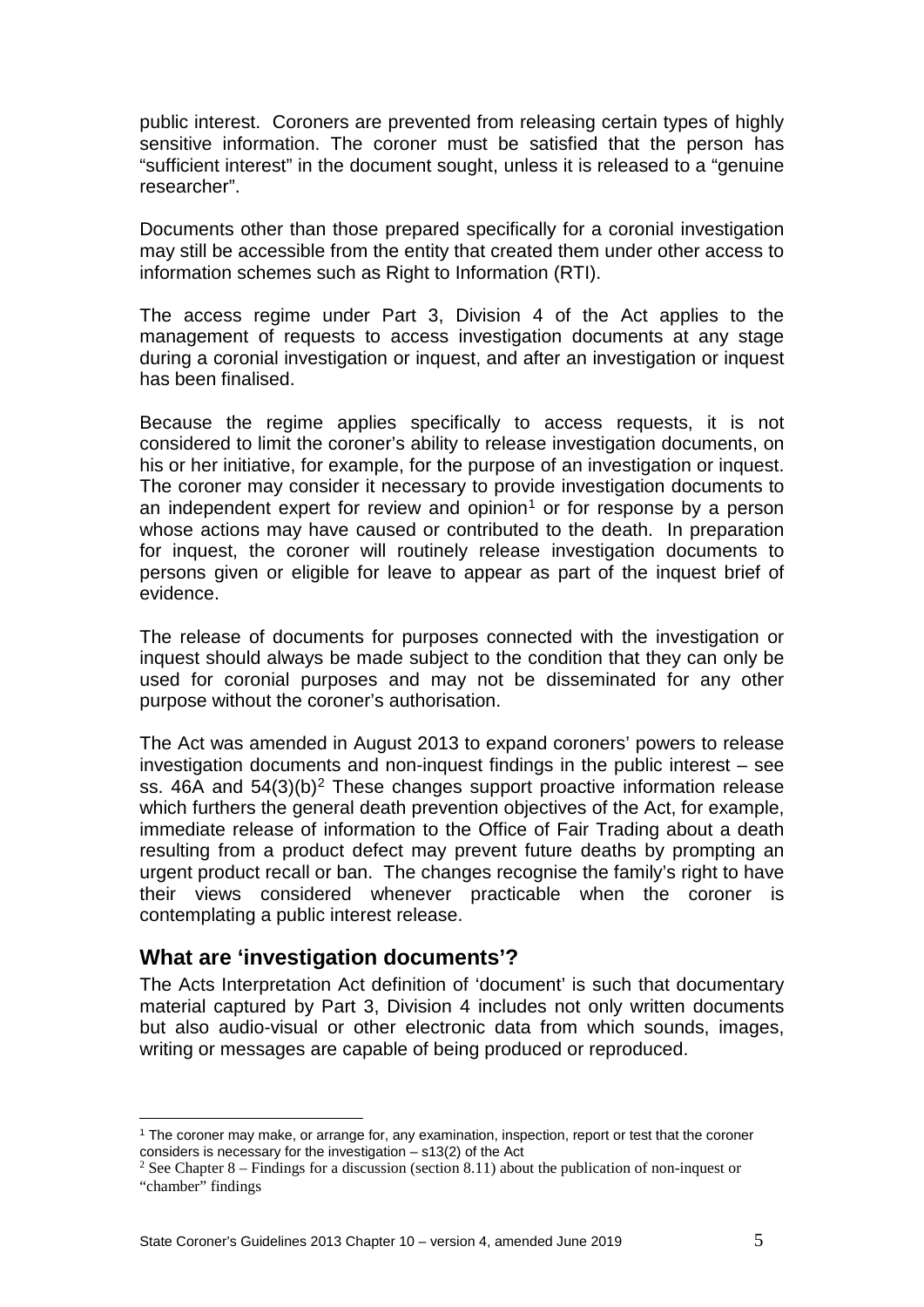Part 3, Division 4 of the Act distinguishes between documents prepared specifically for a coronial investigation ("*coronial document***"**) and other documents generated for a purpose other than the coronial investigation but obtained under the Act to inform the coronial investigation (other types of "*investigation document***"**).

It is important that coroners properly characterise documents for release purposes as specific release considerations apply to different document types, as explained below.

#### <span id="page-5-0"></span>**Coronial documents**

These are documents prepared specifically for a coroner's investigation or inquest. Coronial documents commonly include the pathologist's preliminary advice to the coroner, autopsy reports and toxicology certificates, police photographs of the death scene, police reports to the coroner, witness statements, independent reports commissioned by the coroner or on behalf of another person specifically to inform a coronial investigation or inquest, and the coroner's findings.

The recording or transcript of an inquest is not a coronial document. Access to records of coronial proceedings is dealt with in section 10.6 below.

The significance of this characterisation is that:

- coronial documents can generally only be released under Part 3, Division 4 of the Act and not under the Right to Information scheme **while an investigation is on foot**
- coronial consent is not required if access is necessary for a police investigation or prosecution of an offence relating to a death
- coroners may postpone giving access to coronial documents if disclosure of the information they contain would not be in the public interest.

#### <span id="page-5-1"></span>**Investigation documents**

The broader concept of 'investigation document' includes:

• documents obtained by a coroner under section 17 of the Act (*confidential document*) by virtue of other statutory provisions which permit disclosure to a court of information otherwise protected by a statutory duty of confidentiality, for example, a document kept under the *Child Protection Act 1999* containing information that would otherwise identify or identify a person as a notifier of harm or risk of harm. This category of investigation documents also includes documents containing confidential information that was disclosed to the coroner under the *Child Protection Act 1999*, s.159P and the *Public Health Act 200*5, ss.56 (environmental health events) or 86 (notifiable conditions).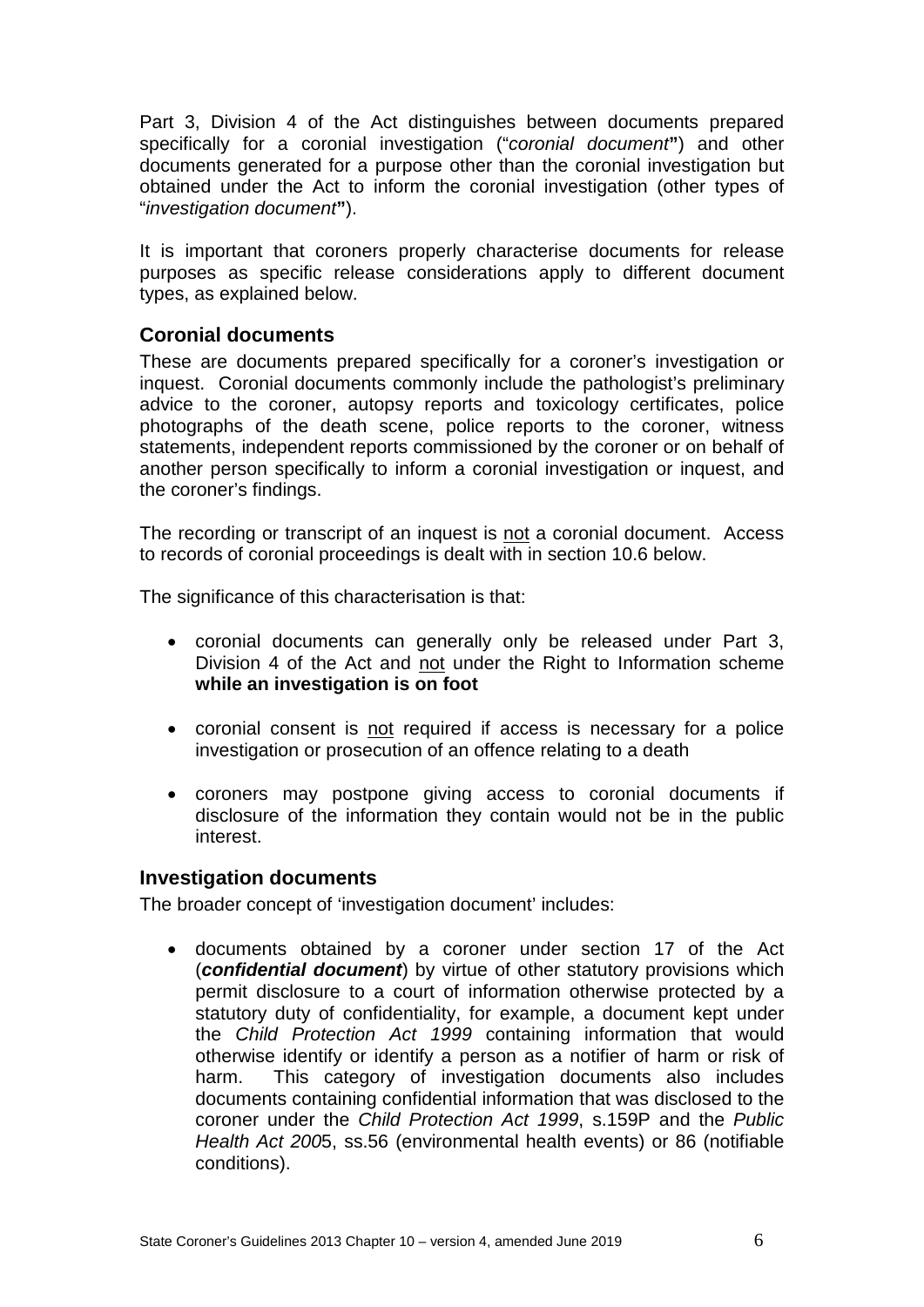The significance of this characterisation is that these documents, to the extent they contain confidential information, cannot be released by the coroner under Part 3, Division 4 of the Act. Instead, the coroner must make his or her release decision having regard to the constraints of the statutory provision under which the confidential information was disclosed to the coroner. For example, section 17(4) of the Act limits the coroner to disclosing confidential information obtained under section 17 only for a purpose connected with the coroner's investigation, for example, to obtain an independent expert opinion or to enable persons given leave to appear at an inquest to prepare for the inquest. The coroner could not release the document to a person's legal representative for use in non-coronial proceedings.

• documents prepared or obtained by a police officer for the investigation of an offence relating to the death (**police document**). Coroners routinely obtain a brief of evidence from QPS or the Director of Public Prosecutions (DPP) where a person has been charged with, or consideration was given to charging a person with, or prosecuting a person for, an offence relating to the death.

The significance of this characterisation is relevant to release by the State Coroner of these documents for research purposes or to the Family and Child Commissioner.

- any other documents connected with the investigation obtained by the coroner under the Act – in practice, these are documents generated for a purpose other than the coronial investigation but which have been obtained by the coroner under the Act. Given the breadth of the coroner's power to inquire into a person's death, this category can cover an exceedingly wide range of documentary material. Common examples include suicide notes, CCTV footage, SMS or email messages, telephone recordings, medical records, Medicare and prescription history records, departmental records, internal policy and procedure documents and the outcomes of internal incident reporting and review processes (e.g. clinical incident reviews or safety analyses) or other investigative processes (e.g. workplace health and safety, health regulatory authority, ATSB investigation reports)
- child death case review reports prepared under Chapter 7A of the *Child Protection Act 1999* and given to the State Coroner under s.246H of that Act
- a report prepared by the Ombudsman relating to a person's death and given to the State Coroner under s.57A of the *Ombudsman's Act 2001*.

The latter three categories of investigation documents are subject only to the general coronial consent requirement discussed below.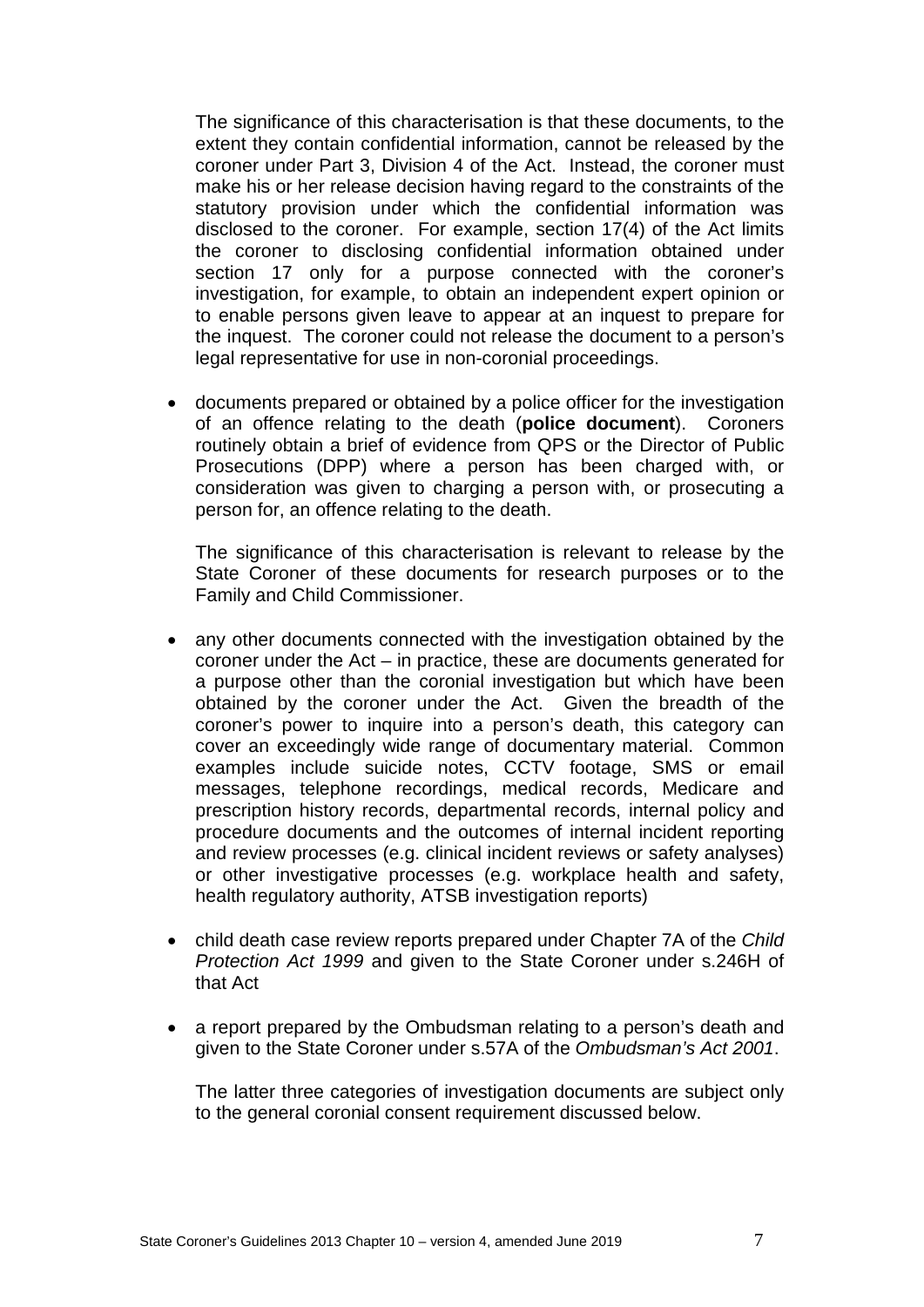#### <span id="page-7-0"></span>**Documents that can not be accessed**

Section 52 of the Act prevents a coroner from giving access to investigation documents to the extent they contain certain types of highly sensitive information. Broadly this prohibition relates to information:

- subject to legal professional privilege in practice, this really only relates to counsel assisting's legal advice to the coroner as legal professional privilege in respect of external documents obtained under the Act will generally have been waived by the act of providing the document to the coroner for the investigation or inquest. (It is a reasonable excuse not to comply with a coroner's information requirement under s.16 of the Act if the document sought is subject to a valid claim of legal professional privilege.)
- likely to prejudice a fair trial, the investigation of an alleged offence or the effectiveness of law enforcement or public security measures
- likely to lead to the identification of a confidential source of information for law enforcement purposes or to endanger a person's life or safety
- likely to facilitate a person's escape from custody
- about a living or dead person's personal affairs except where the information is relevant to a matter about which a coroner can make findings, whether or not the coroner has made the findings.

The breadth of the coroner's power to inquire into a person's death can result in the coroner receiving all sorts of sensitive information about a person's private life, for example, their sexual orientation, personal proclivities, infectious disease status, criminal history or events leading to a relationship breakdown or loss of employment. The extent to which this information is relevant to a finding about the death will depend on the circumstances of the death, for example, it may explain a person's state of mind immediately before they took their own life but may have little bearing on a person's death as a passenger in a motor vehicle accident.

This general prohibition does not prevent a coroner releasing test results to the person who applied for infectious or notifiable condition testing under s.23A of the Act.

• compelled under another Act, for example, under the *Crime and Corruption Commission Act 2001, Coal Mining Safety and Health Act 1999*.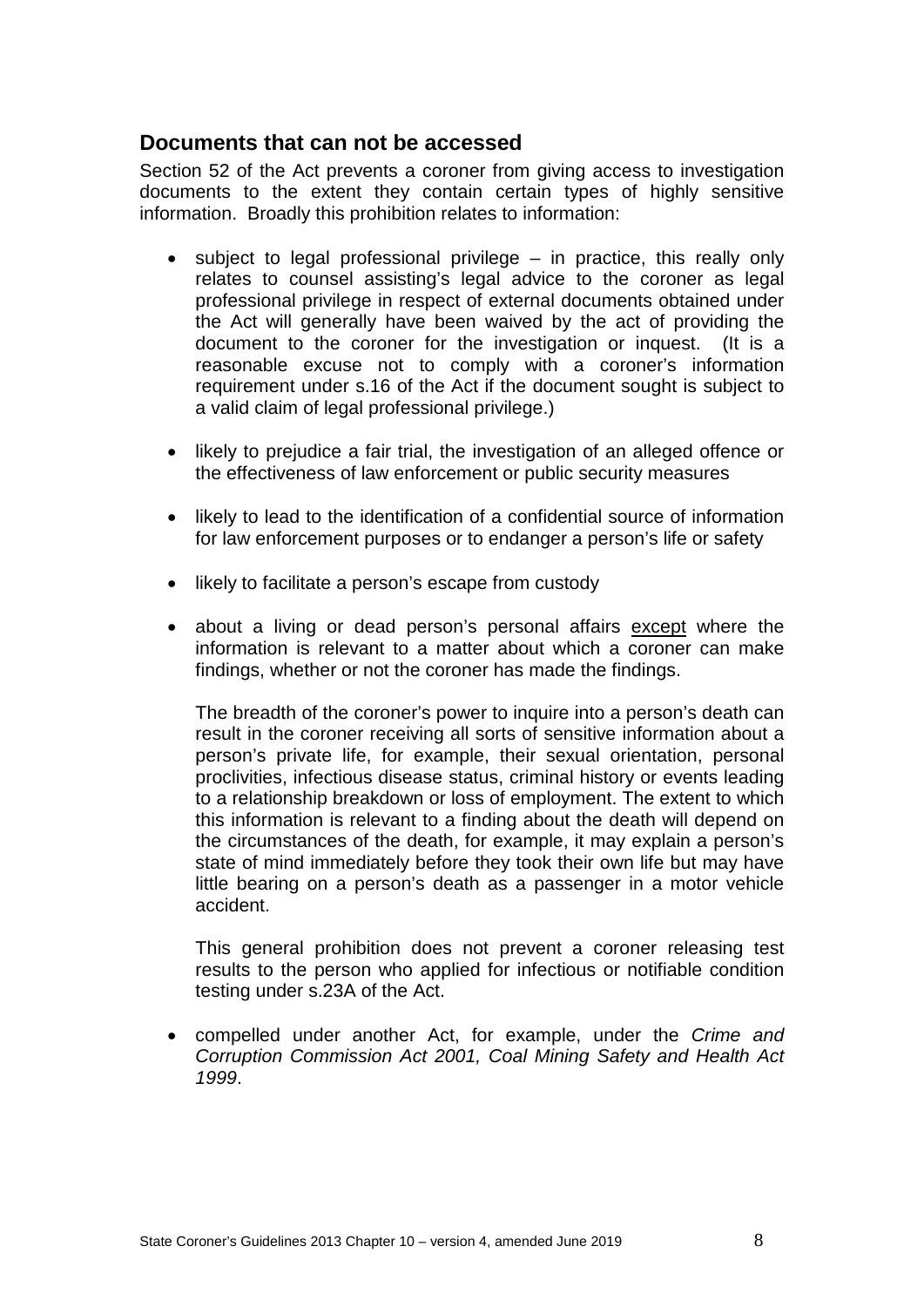Interviews given by police officers under direction by the Commissioner of Police under section 4.9 of the *Police Service Administration Act*  1990 are not caught by this prohibition.<sup>[3](#page-8-0)</sup>

• that is restricted information connected with an investigation or inquiry conducted under the *Transport (Rail Safety) Act 2010* given to the coroner under s.238 of that Act or its predecessor provision, the repealed s.239AC of the *Transport Infrastructure Act 1994*.

It is important that coroners carefully consider whether a document contains information caught by this prohibition, and if persuaded to grant access to the document in part, must ensure the document is appropriately redacted to obliterate this information.

It is possible for documents safeguarded from release under s.52 to still be accessible from the entity that prepared them through other access to information schemes such as Right to Information. For this reason, coroners are to pass on any access request denied under s.52 to the relevant entity and alert it to any concerns the coroner has about how release of the document could affect the coronial investigation.

The interplay between ss.17 and 52 was considered by the Deputy Chief Magistrate in the third inquest into death of Mulrunji,<sup>[4](#page-8-1)</sup> who found there was nothing in either section to exclude the operation of s52 in relation to section 17. Rather, he considered section 52 qualified the access the coroner may give to confidential information under s17(4). However, the more general issue of whether s52 impacts on the release of investigation documents for investigation and inquest purposes was not addressed in this case, as it was held the documents to which access was sought did not fall within the prohibition under s52(1)(d).

I consider section 52 should not be construed to prevent a coroner, on his or her initiative, releasing investigation documents for a purpose connected with an investigation or inquest, especially as part of an inquest brief of evidence. The rationale for this interpretation is as follows:

- an Act should be interpreted so as to give effect to its purpose wherever possible
- the Act requires coroners to investigate or hold an inquest in certain circumstances<sup>[5](#page-8-2)</sup>
- coroners are obliged to give procedural fairness $6$
- to withhold information in his or her possession from a person directly interested in a coronial investigation or who is given or eligible for leave to appear at an inquest risks denying procedural fairness<sup>[7](#page-8-4)</sup>

<span id="page-8-0"></span><sup>3</sup> Ruling of Deputy Chief Magistrate Hine in the third inquest into the death of Mulrunji, 26 February 2010 <sup>4</sup> ibid <u>.</u>

<span id="page-8-2"></span><span id="page-8-1"></span><sup>5</sup> ss.11(Deaths to be investigated), 12 (Deaths not to be investigated or further investigated), 27 (When an inquest must be held), 28 (When an inquest may be held)

<sup>6</sup> Annetts v McCann [1990] HCA 57; (1990) 170 CLR 596 (20 December 1990)

<span id="page-8-4"></span><span id="page-8-3"></span><sup>7</sup> Musumeci v Attorney General of NSW & Anor [2003] NSWCA 77 (8 May 2003)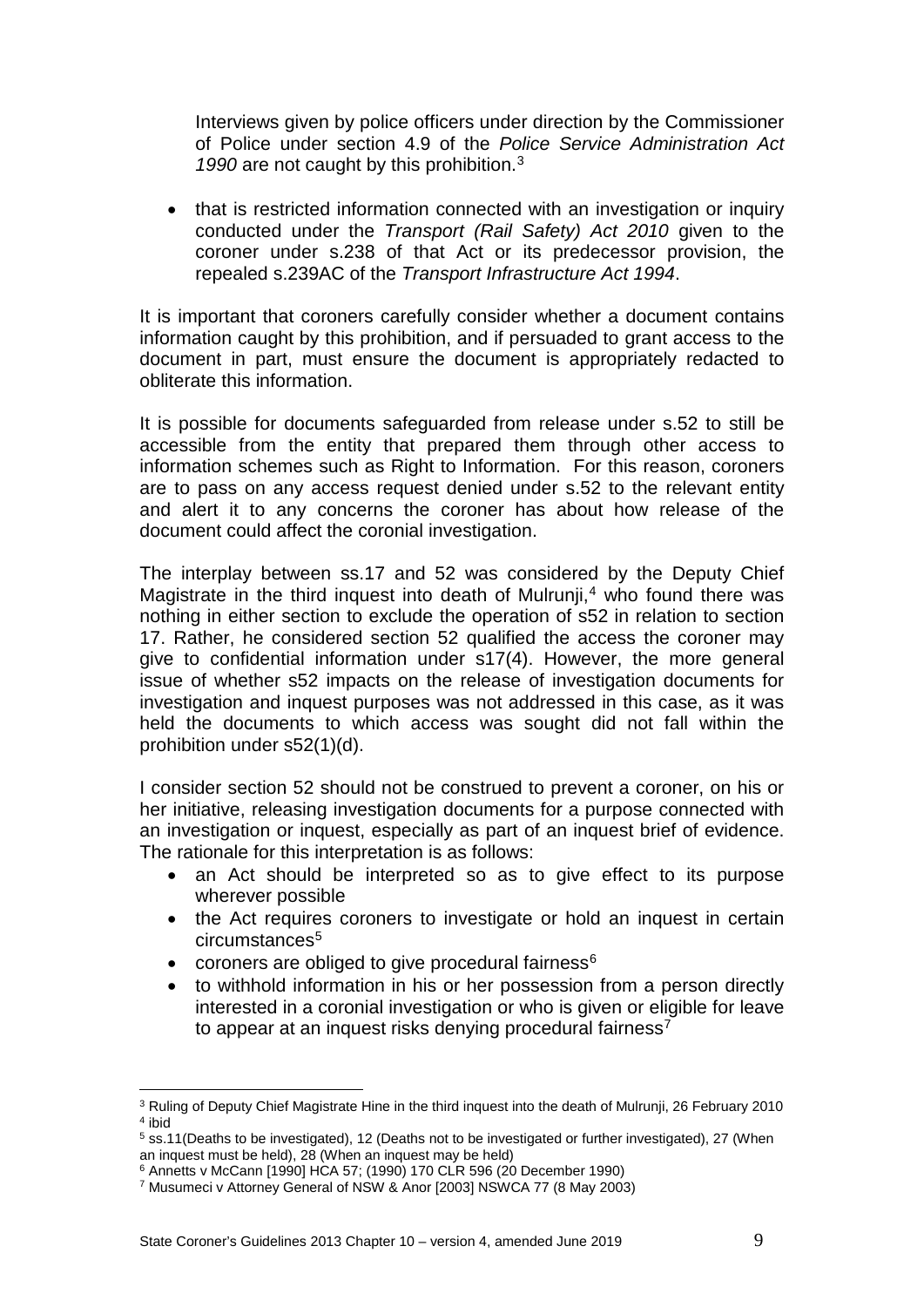- s52 is contained in a division of Part 3 that is separate to those relating to investigations and inquests
- the purpose of the Act can be achieved while affording interested persons procedural fairness if s52 is contrasted so as not to related to dissemination of investigation documents to interested persons for use in an investigation or inquest.

#### <span id="page-9-0"></span>**Coronial consent**

An investigation document can only be accessed for non-research purposes with a coroner's consent – s.54(2). The only exception relates to access by or through a police officer to a coronial document for the purpose of a police investigation or prosecution of an offence relating to a death.

Before giving consent, a coroner must turn his or her mind to matters including whether the applicant has sufficient interest in the document or whether it is in the public interest for the document to be accessed, the extent to which the document contains information that cannot be released, the desirability of placing conditions on access and whether it is in the public interest for the document not to be released at that time or indeed at all.

Consent is generally given by the investigating coroner, but can be given by another coroner or the registrar acting under the State Coroner's delegation, if the investigating coroner is not available.

#### <span id="page-9-1"></span>**Who has sufficient interest in an investigation document?**

A coroner can only authorise access if he or she is satisfied the person seeking to access to a document has sufficient interest in it – s54(3).

The Act does not define sufficient interest. However, relevant case law suggests following matters can be relevant to the determination of sufficient interest, having regard to the circumstances of the death:

- the applicant's connection with the deceased person in practice, this involves an assessment of any familial, personal or other relationship that may have existed between the applicant and the deceased person and the directness of that relationship.
- the nature of the applicant's involvement in the events leading to the death
- the purpose for which access is sought and the relevance of the document to that particular purpose - the authorities are clear that the applicant's interest in the document must be more substantial than mere curiosity, newsworthiness or some other trivial interest. Sufficient interest is something more particular than a general public interest.

Applying these considerations, the following categories of applicant will generally be regarded as having sufficient interest in an investigation document: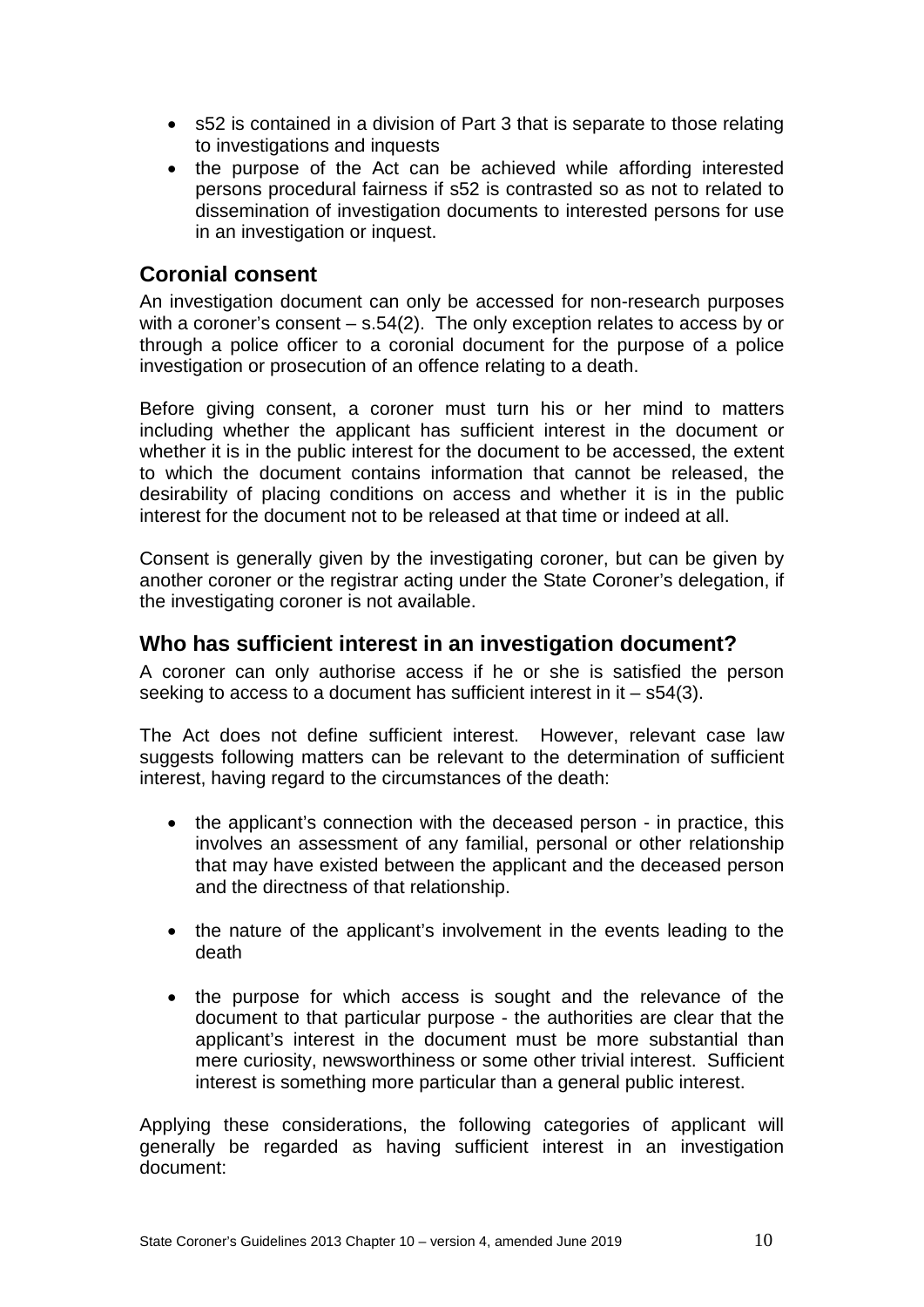• the deceased's family members – as discussed in Chapter 2 *The rights and interests of families*, Parliament clearly intended that families be given access to a broader range of coronial information under the Act than was made available to them under the previous system. This is why family members are specifically recognised as having sufficient interest under s.54. The family is generally entitled to know as much as possible about the circumstances of their loved one's death. Quite apart from meeting a family's emotional needs, timely release of coronial information to family members can alleviate hardship by helping to expedite financial or other legal processes running concurrently in respect of the death, for example life insurance or superannuation claims and estate administration.

Coroners must also give careful consideration to the impact of information release on known family tensions, for example, between a current and former spouse or between estranged parents. While coroners should be vigilant about a family's desire to prevent another family member from accessing information about the death, the coroner is not bound by those views. For example, it can be entirely appropriate for the surviving parent of the deceased's non-adult children from a previous relationship to be given access to cause of death information. In most cases, it is reasonable and appropriate for the coroner to give multiple family members the same degree of access to routine coronial information such as cause of death, autopsy reports and findings. Coronial counsellors can provide valuable assistance to coroners in working with family members to resolve these tensions in difficult family dynamics.

- any person or entity whose actions may have caused or contributed to the death, particularly when it is possible the coroner may make an adverse finding about that person
- a person who was materially involved in the events leading to the death
- any person given or eligible for leave to appear at an inquest
- an investigative entity whose statutory function enables or requires it to inquire into the death, for example, Office of Fair and Safe Work Queensland, ATSB, health regulatory authority, Crime and Corruption Commission, Office of Aged Care and Quality Compliance
- an entity responsible for service provision to the deceased person during life seeking access to coronial information to inform internal quality assurance processes, for example, a hospital seeking a copy of the autopsy report to inform a clinical incident or mortality review
- the deceased's personal representative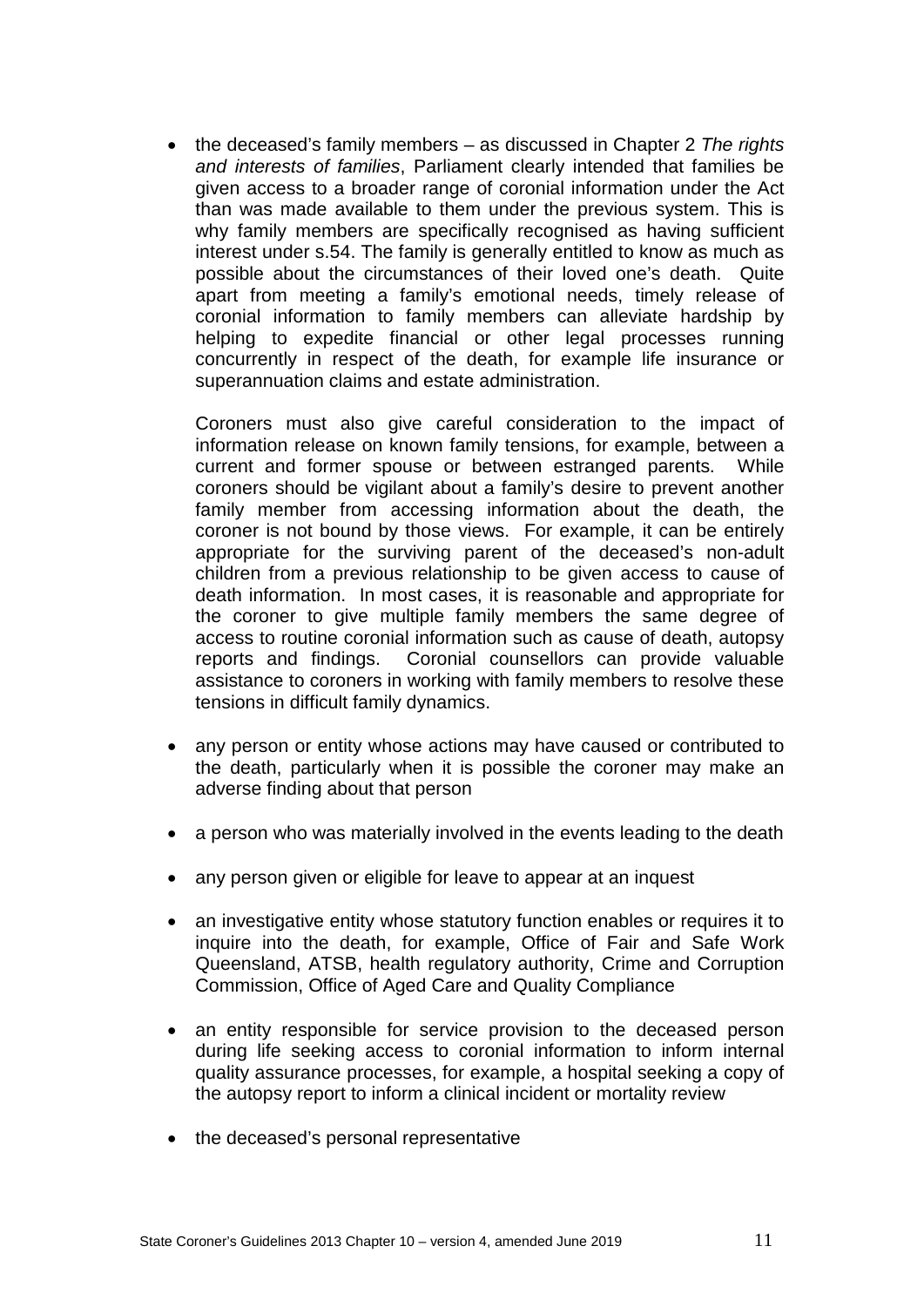- an insurer, superannuation fund or workers compensation entity considering a claim in respect of the death or the incident in which the death occurred - coroners should only give access to those documents considered relevant to the particular claim and are encouraged to require these applicants to demonstrate the relevance of the information they seek to the matters to be assessed when considering the claim.
- a person's legal representative in respect of criminal or civil proceedings relating to the death
- a health practitioner or health service advising a family member about possible genetic predisposition to the condition that caused the death
- a public official or regulatory entity with public health or safety responsibilities, for example, Chief Health Officer, Therapeutic Good Administration, Australian Health Safety and Quality Commission, Office of Fair Trading, Civil Aviation Safety Authority.

#### <span id="page-11-0"></span>**Journalists and media organisations**

Some reportable deaths and inquests attract considerable media attention.

Coroners frequently receive media requests for information about a death. When a request is made regarding a named deceased person, then provided the deceased has been formally identified and the family notified of the death, it is appropriate for the coroner to release information confirming the deceased person's name, that the death has been reported to the coroner for investigation and when the death was reported.

Journalists and media organisations are not considered to have sufficient interest in investigation documents arising from an investigation that does not proceed to inquest.[8](#page-11-2)

<span id="page-11-1"></span>The issue of media access to inquest exhibits is discussed below.

#### **Authors, television producers, film makers etc**

From time to time, coroners will receive requests for access to investigation documents to inform the development of, or be used in a feature article, book, television show or other film production about the deceased person or the incident in which the death occurred. When considering these applications, coroners should carefully consider the objective of the proposed publication or production – is the objective to raise public awareness about preventable death or merely to provide public entertainment?

The coroner should seek the family's views whenever practicable, and consult the State Coroner before consenting to release of investigation documents in these cases.

<span id="page-11-2"></span><sup>8</sup> *Mirror Newspapers Ltd v Waller* (1985) 1 NSWLR 1 <u>.</u>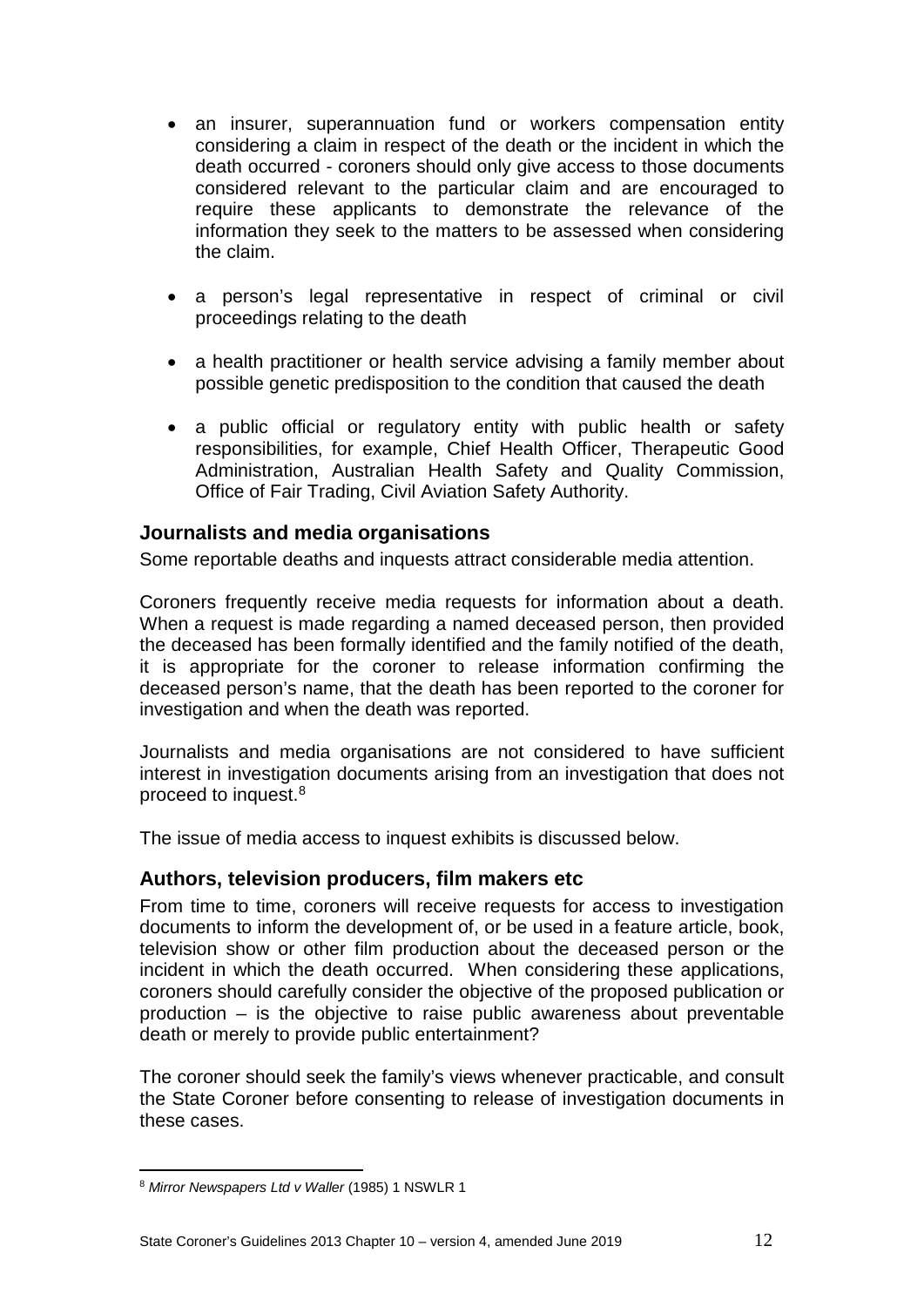### <span id="page-12-0"></span>**Proof of applicant's identity**

Documents can be released to family members nominated or mentioned in the Form 1 Police Report of Death to a Coroner or Form 1A Medical Practitioner Report of Death to Coroner, without requiring further proof of identity.

Otherwise, the applicant should be required to provide proof of identity, for example a driver's licence and if relevant, proof of their relationship to the deceased person, for example birth or marriage certificate. It is acceptable for this documentation to be submitted electronically.

#### <span id="page-12-1"></span>**When can access be given in the public interest?**

Consistent with the general death prevention objective of the Act, the Act was amended in August 2013 to enable coroners to give access to investigation documents in the public interest  $-$  see s.54(3)(b). This change allows coroners to release information proactively, including by way of a public statement, or in response to an application under s.54.

Circumstances in which it would be appropriate for a coroner to make proactive public interest release include where the information will inform death prevention initiatives, raise public awareness, correct public misinformation or inform profession or industry-specific regulators. For example, where a product defect or adverse medication reaction has been proven to have caused the death, or conversely was initially thought to have caused the death but subsequent investigations have confirmed this was not the case. Another example would be to clarify the cause of death where autopsy has confirmed a natural causes death in a case initially reported by the media as suspicious.

Applicants may satisfy the public interest criterion by demonstrating how use of the information sought will contribute to the various objectives outlined above.

It is well established that satisfying mere public curiosity or prurient interest does not equate to public interest.

Coroners are required to consider the family's views whenever practicable when considering a public interest release and should consult the State Coroner before issuing any public statement in these cases.

### <span id="page-12-2"></span>**When should conditions be placed on access?**

Coroners have power to place conditions on a person's access to an investigation document if considered necessary to protect the interests of justice, the public or a particular person. Failure to comply with these conditions is an offence under the Act – s55.

Given the confidential, sensitive and often distressing nature of coronial information, it is highly desirable that coroners always consider placing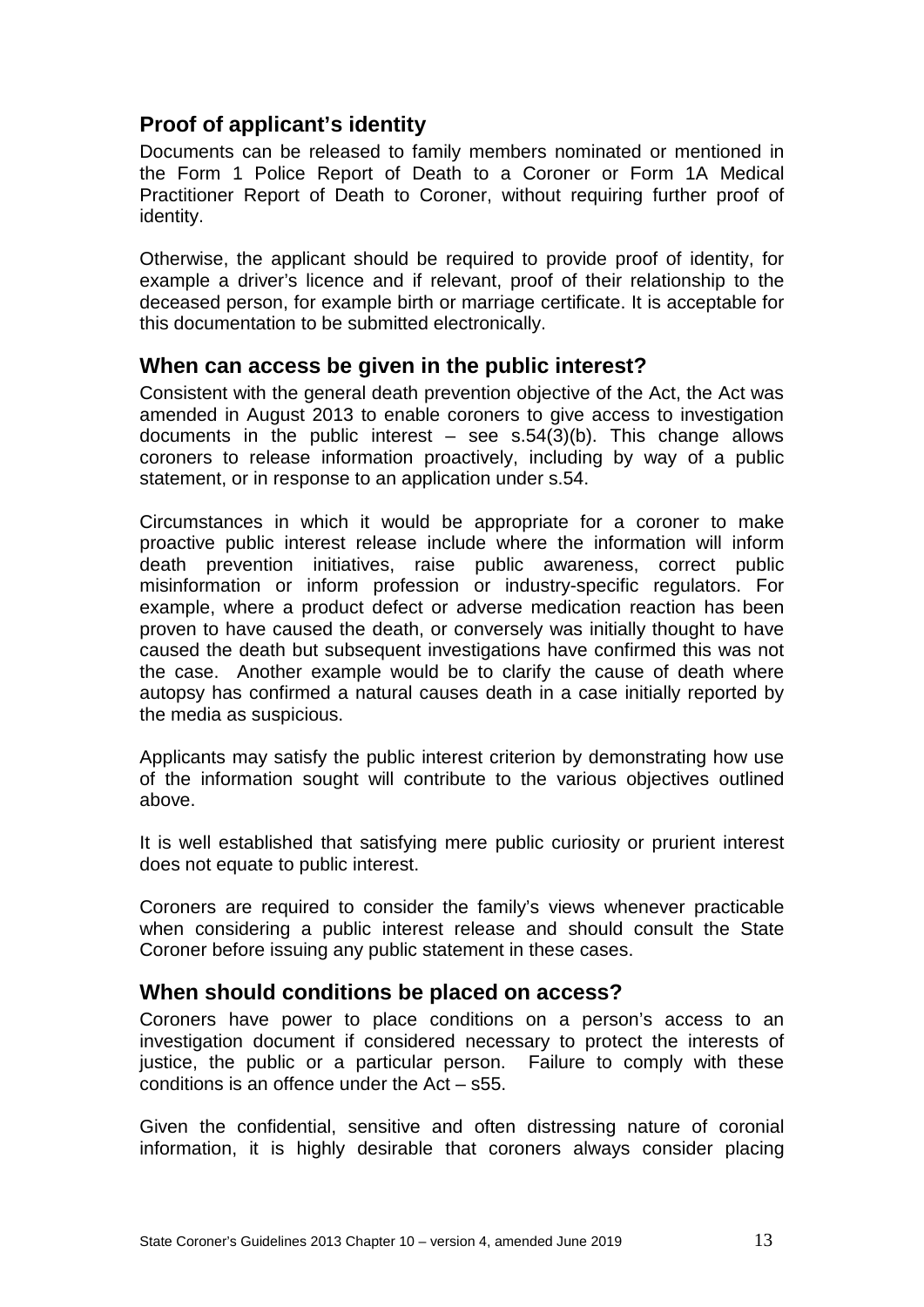reasonable limitations on the use a person can make of a document released to them under the Act.

Coroners are encouraged to make any document released for the purpose of enabling effective participation in an investigation or inquest subject to the standard condition that the documents may only be used for coronial purposes (i.e. to obtain advice, opinion or instructions for participation in the investigation or inquest) and may not be disseminated to anyone for any other purpose without the coroner's authorisation. Unless there are specific statutory confidentiality obligations attaching to information contained in those documents, then documents released as part of an inquest brief of evidence will generally not be redacted or otherwise de-identified.

When crafting appropriate release conditions, coroners should turn their minds to matters including the nature of the document itself, the specific purpose for which access is sought, who is likely to gain access to it when used for that purpose, and the extent to which its contents could cause distress to either the applicant or another person, and appropriate strategies to minimise that distress. For example, the coroner may consent to a family member having access to an autopsy report or a suicide note if they agree to receive the document through a treating doctor or counsellor who can explain the document to them and support their reaction to it. A further example is where a person seeks access to a document in order to produce it in evidence in a non-coronial proceeding and the coroner allows a copy of the document to be provided directly to the relevant court or tribunal.

It is advisable that document release for non-coronial purposes always be made subject to a condition that the document's use be limited to the particular purpose for it was sought.

#### <span id="page-13-0"></span>**Redaction and de-identification**

Before a document is released, care must be taken to ensure it is appropriately redacted to obliterate:

- any information caught by s.52 of the Act
- confidential information
- information considered irrelevant to the scope of the applicant's access request
- where considered necessary, identifying information.

#### <span id="page-13-1"></span>**When can access be refused or postponed?**

To the extent that a document contains information captured by s. 52 of the Act, access will not be given to that information.

A person who is not considered to have sufficient interest in an investigation document will not be given access to it, unless the coroner is otherwise satisfied it is in the public interest to give access to the document.

Notwithstanding that a person may have sufficient interest, a coroner can still refuse to allow access to an investigation document if he or she considers it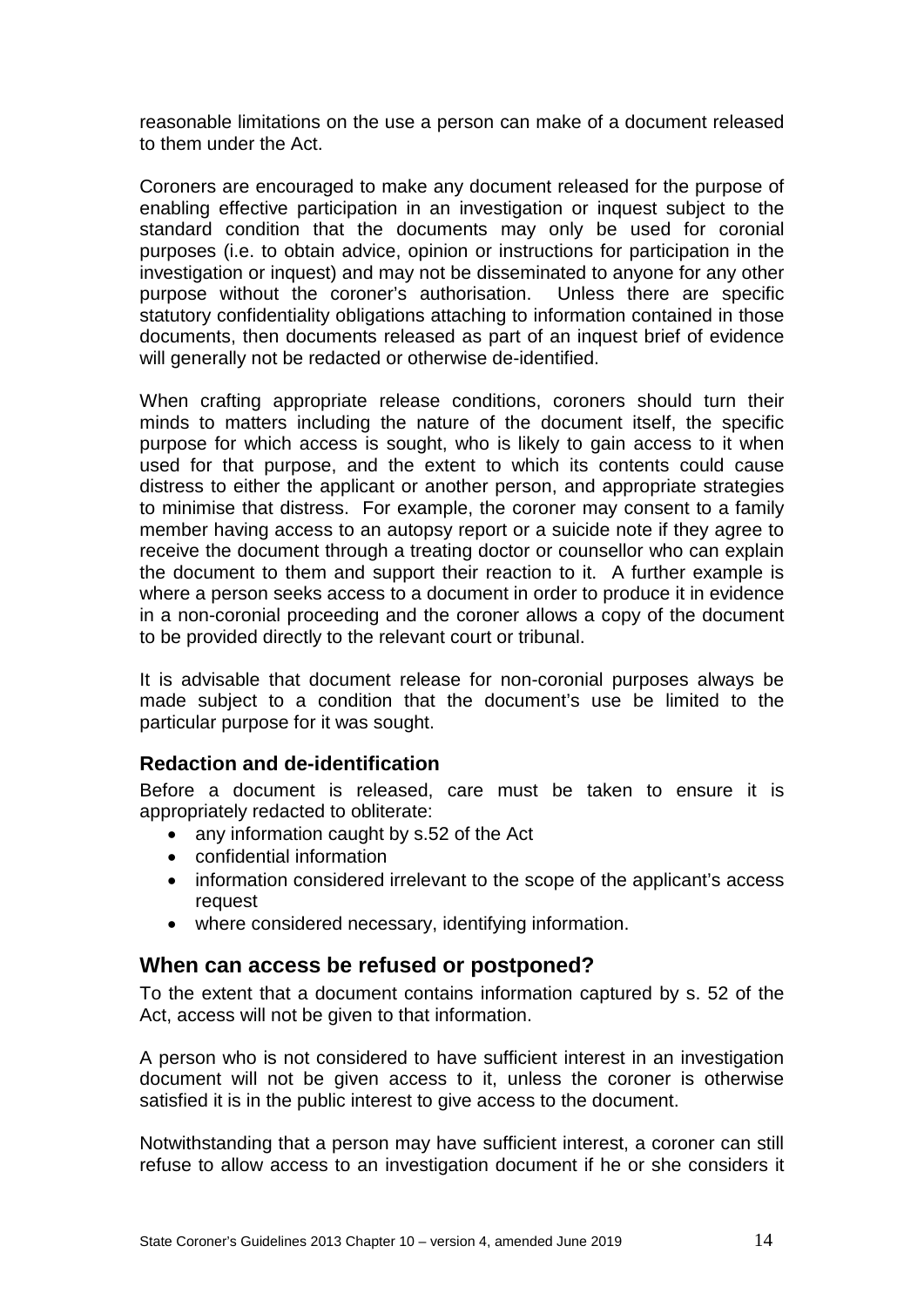would not be in the public interest for the information it contains to be disclosed. This requires the coroner weigh up all other relevant interests. The coroner also has power to postpone the release of coronial documents – s. 56 of the Act.

The determination of whether disclosure of coronial information would be inimical to the public interest should be made having regard to the particular circumstances of the death and the nature of the document to which access is sought and the information it contains. Relevant considerations could include but are not limited to:

- the interests of justice
- risks to public health and safety
- the risk of damage to a person's personal or professional reputation.

In practice, it would be appropriate for a coroner to refuse access when to do so at that time, or at all could compromise the coroner's investigation or another legal proceeding or investigative process relating to the death. A coroner may be similarly minded in relation to documents that contain defamatory information or unsubstantiated allegations of criminal behaviour or professional misconduct. A further example might be where the document contains information that could trigger copycat suicidal behaviour.

### <span id="page-14-0"></span>**Timing of access**

Coroners are encouraged to regularly keep families and others with a direct interest in the outcome of an investigation informed of the progress of the investigation, unless to do so risks compromising the investigation. This can prompt requests to access investigation documents as and when they become available to the coroner.

Careful consideration should be given to the timing of release of coronial documents during an investigation. Release of information at appropriate stages during an investigation enables effective participation in the investigation and often addresses family concerns much more effectively than if documents are released in piecemeal fashion. Impact on the coroner's investigation strategy is also an appropriate consideration.

### <span id="page-14-1"></span>**Access to documents containing words of testamentary intention**

The *Succession Act 1981*, section 18 has the potential effect of classifying a very broad range of communications by a deceased person as an effective will. It enables the Supreme Court of Queensland to admit a document to probate if satisfied the document embodies the deceased's person's testamentary intentions, even though the document does not comply with formal requirement for executing, altering or revoking a will. The Court can only exercise this broad dispensing power if satisfied the person intended the document to constitute their will or an alteration to or revocation of it.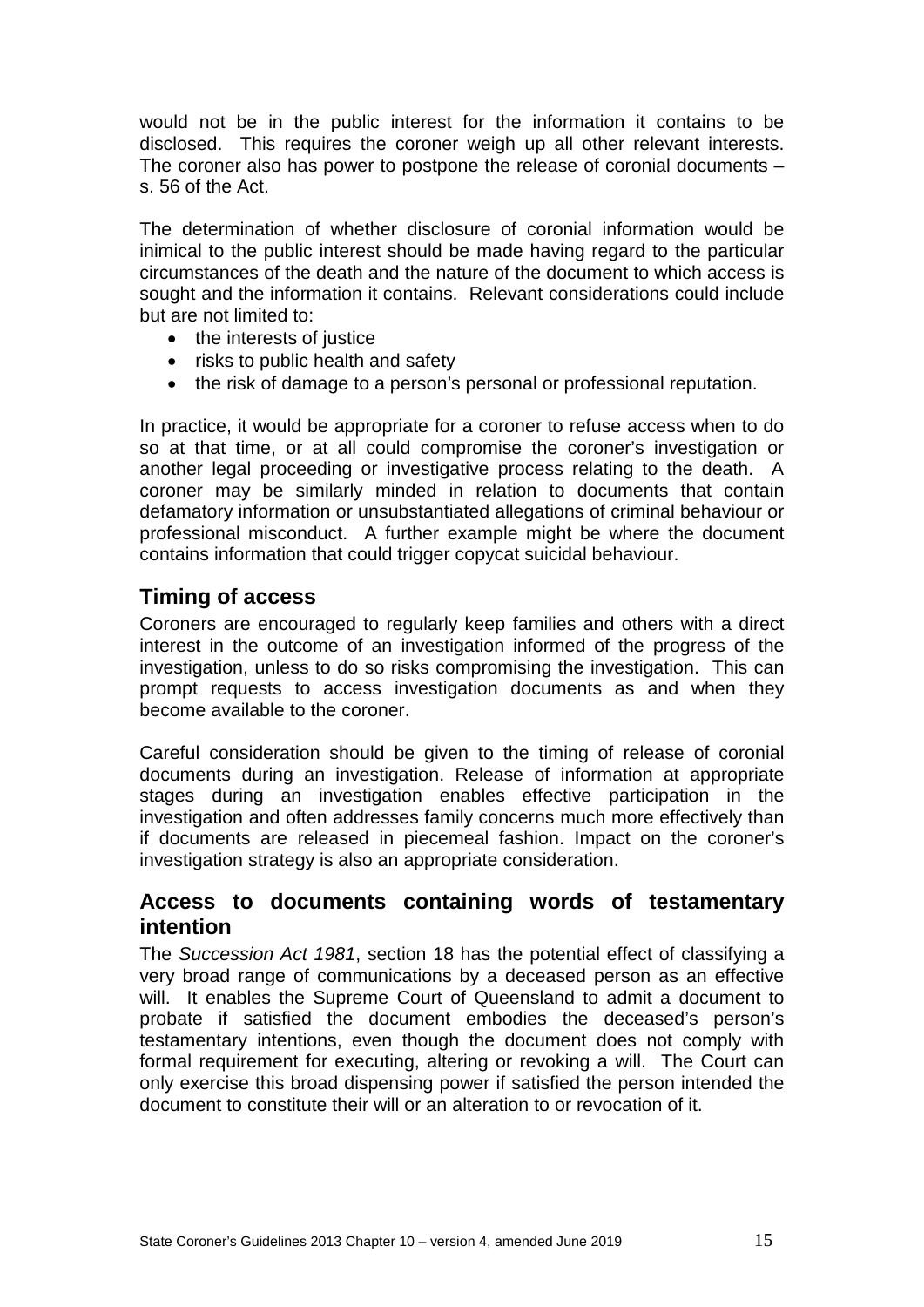Section 18 applies to any information, whether in writing or other form of recording including video or voice recordings or unsent text messages on smart phones.

Individuals who intentionally take their own life often leave behind communications, whether in writing or video recorded or posted on social media applications, touching on issues including what they want to happen to their body and how they want their personal belongings dealt with and by whom.

Suicide notes have been declared as a valid will in Queensland.<sup>[9](#page-15-2)</sup>

For this reason, it is very important for coroners to actively turn their minds to the potential effect of section 18 of the Succession Act when considering requests for access to investigation documents that may assist in the administration of the deceased person's estate. Early access to documents potentially evidencing the deceased person's testamentary intention can greatly assist in the timely and efficient administration of their estate. Importantly, it could potentially avoid the time and expense of an unnecessary application for letters of administration on intestacy.

Coroners are encouraged to authorise early access by applicants involved in the administration of the deceased person's estate to, at the very least, a copy of these communications bearing in mind the original will be required should a probate application be necessary.

### <span id="page-15-0"></span>**Access to sensitive or distressing investigation documents**

Suicide notes and audio-visual footage of a death are amongst the most personal and distressing items obtained by coroners. However coroners should resist adopting an overly paternalistic attitude when assessing potential risk of psychological harm from exposure to these items.

#### <span id="page-15-1"></span>**Suicide notes**

Suicide notes, electronic messages and other documents evidencing a person's intention to take their own life are routinely seized by investigating police for the coroner's consideration. Consequently they are both investigation documents and physical evidence under the Act.

These documents often contain final messages to family members, friends or other persons. These messages can range from expressions of love, friendship and gratitude to declarations of abject despair and hopelessness to outpourings of anger, accusation, blame and hate. They often canvass intensely personal information and sometimes contain admissions or denials of guilt.

A person to whom a suicide note or message is directed will generally be considered to have sufficient interest in the document. To the extent the

<span id="page-15-2"></span><sup>9</sup> *Sadleir v Kahler* [2018] QSC 067; *Re Nichols; Nichol v Nichol & Anor* [2017] QSC 220 <u>.</u>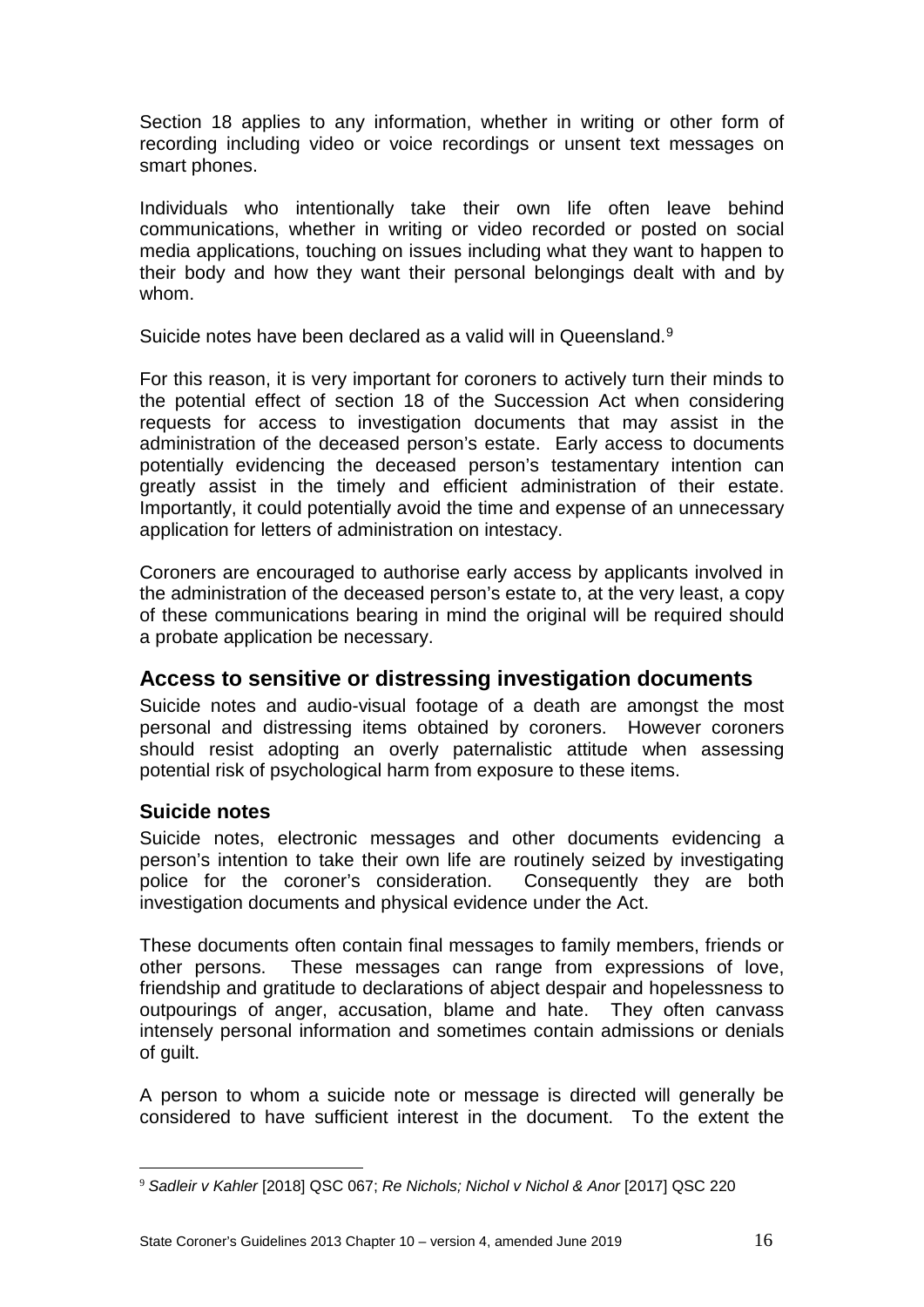document contains information about another person, that person may also be considered to have sufficient interest in that information.

The very nature of the content of these documents means they require careful scrutiny to identify information captured by s.52.

When giving access to these documents, coroners should consider the extent to which disclosure of information they contain may cause the distress to the applicant or to another person, and appropriate strategies to minimise this distress. These strategies may include partial release or conditions requiring release through a counsellor or treating doctor or the undertakings not to communicate the document's contents to specified persons e.g. the deceased's non-adult children. Coronial counsellors can provide valuable assistance to coroners considering these matters.

If the coroner refuses access to a note, he or she should consider whether instead a general description of its contents may satisfy the applicant's needs. For example, a letter advising the note contains nothing more than a brief farewell and expression of thanks and love to a spouse may alleviate an applicant's concern that the note contained an admission of guilt by the deceased about having sexually abused the applicant as a child.

Because these documents are also physical evidence, they must be dealt with under Part 3, Division 5 of the Act once the coroner is satisfied they are no longer required for coronial or other legal proceedings. The original documents will generally be returned to the person to whom the note was directed or it that is unclear, to the deceased's personal representative, unless the coroner considers it would not be desirable to do so, for example if the note is contaminated by bodily fluids or a toxic substance.

#### <span id="page-16-0"></span>**Photographs and audio-visual footage**

The incident in which a person is fatally injured or dies is sometimes captured in audio-video footage e.g. telephone recording, CCTV footage, bystanders' mobile phones or media coverage of an event. A person who commits suicide may film their own death. This footage is routinely seized by investigating police for the coroner's consideration. The death scene is also routinely photographed and/or videoed by police and the photographs provided to the coroner.

This information will routinely form part of a brief of evidence for an inquest and consequently will be released to persons given or eligible for leave to appear.

It is appropriate for photographs and audio-visual footage of the death or death scene to be provided to an entity that is also investigating the death e.g. Office of Safe and Work Queensland, or for the purpose of other legal or financial processes concerning the death.

Given the highly distressing and graphic content of these items, a coroner who contemplates giving access to these items for purposes other than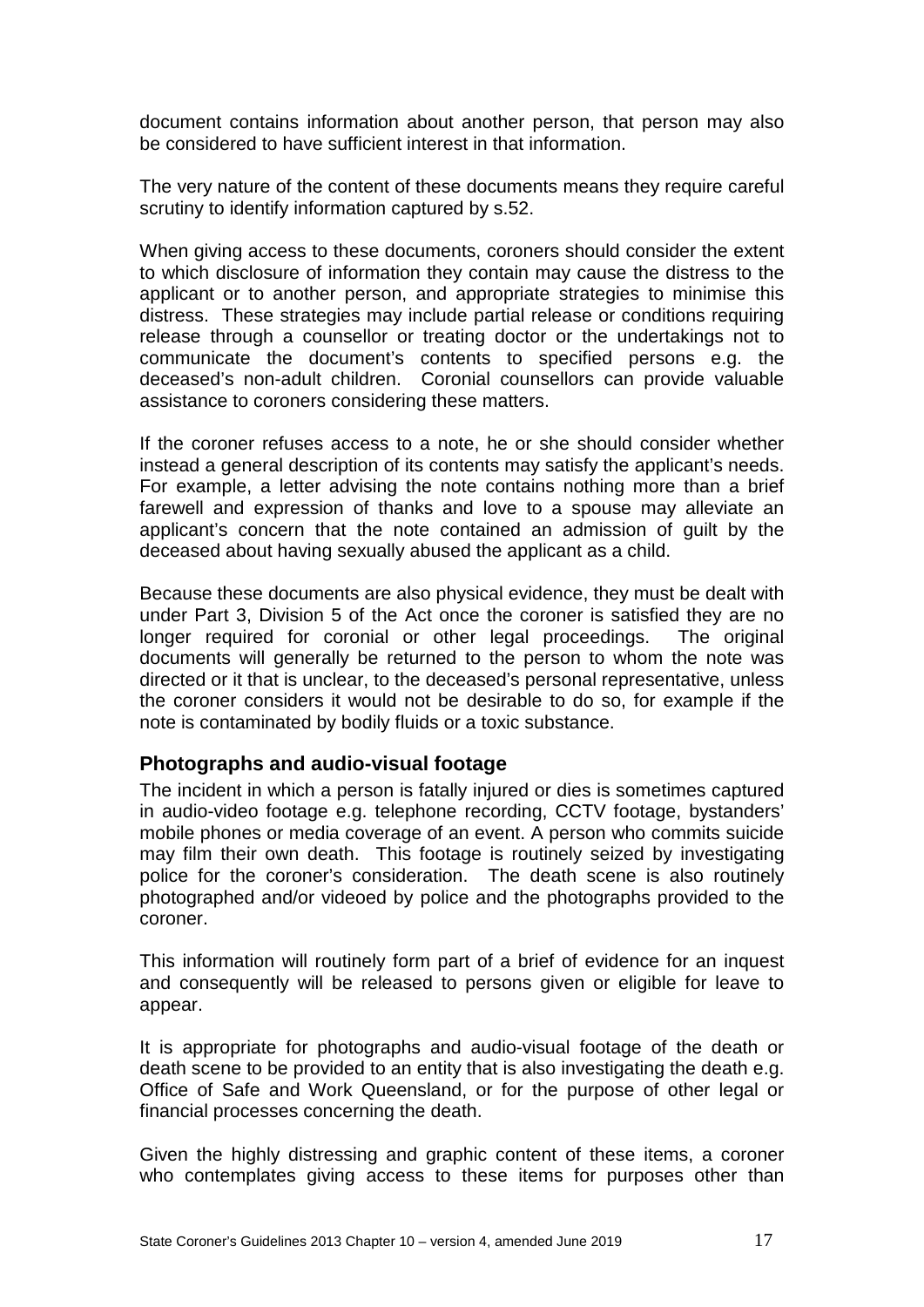informing another investigative or legal process should seek advice from a coronial counsellor or treating doctor about the likelihood of psychological harm to the applicant or another person, and appropriate access strategies to minimise this risk.

## <span id="page-17-0"></span>**10.3 Application of RTI to coronial information**

Right to Information schemes provide a right to access government information, unless on balance, it is contrary to the public interest to release the information. Information Privacy schemes give individuals a right to access and amend their own personal information.

Right to Information, and to a much lesser extent Information Privacy schemes can provide an alternative means of access to investigation documents, particularly those held by a government agency.

Coronial documents are generally not accessible under Right to Information while an investigation is on foot. However, copies of coronial documents given to a government agency under the Coroners Act may be accessible under a Right to Information application directed to that agency before the coronial investigation is finalised.

It is not uncommon for investigation documents like the deceased's medical or departmental records to be accessed through a Right to Information application to the source government agency.

Applications are often made under Right to Information for access to closed coronial investigation files. These applications can result in the release of documents other than investigation documents, for example, correspondence and file notes.

## <span id="page-17-1"></span>**10.4 Access to non-documentary physical evidence**

Physical evidence covers anything seized by police for a coronial investigation or inquest, any exhibits tendered at an inquest or any other property that comes into the possession of the coroner or investigating officer. Naturally this includes both documentary items and non-documentary items.

While access to documentary items is dealt with under Part 3, Division 4, the Act does not establish a corresponding access regime for non-documentary items that have not been tendered as inquest exhibits. There is currently only a requirement that until physical evidence is dealt with under Part 3, Division 5, a coroner must allow the item's owner to access it for inspection, or copying purposes unless it is impracticable or unreasonable to do so – s.62.

In practice, a coroner should provide reasonable access to non-documentary items, on request by persons given or eligible for leave to appear at an inquest into the death for purposes that will inform the efficient conduct of an investigation or inquest, for example, to enable a party's expert to examine the item.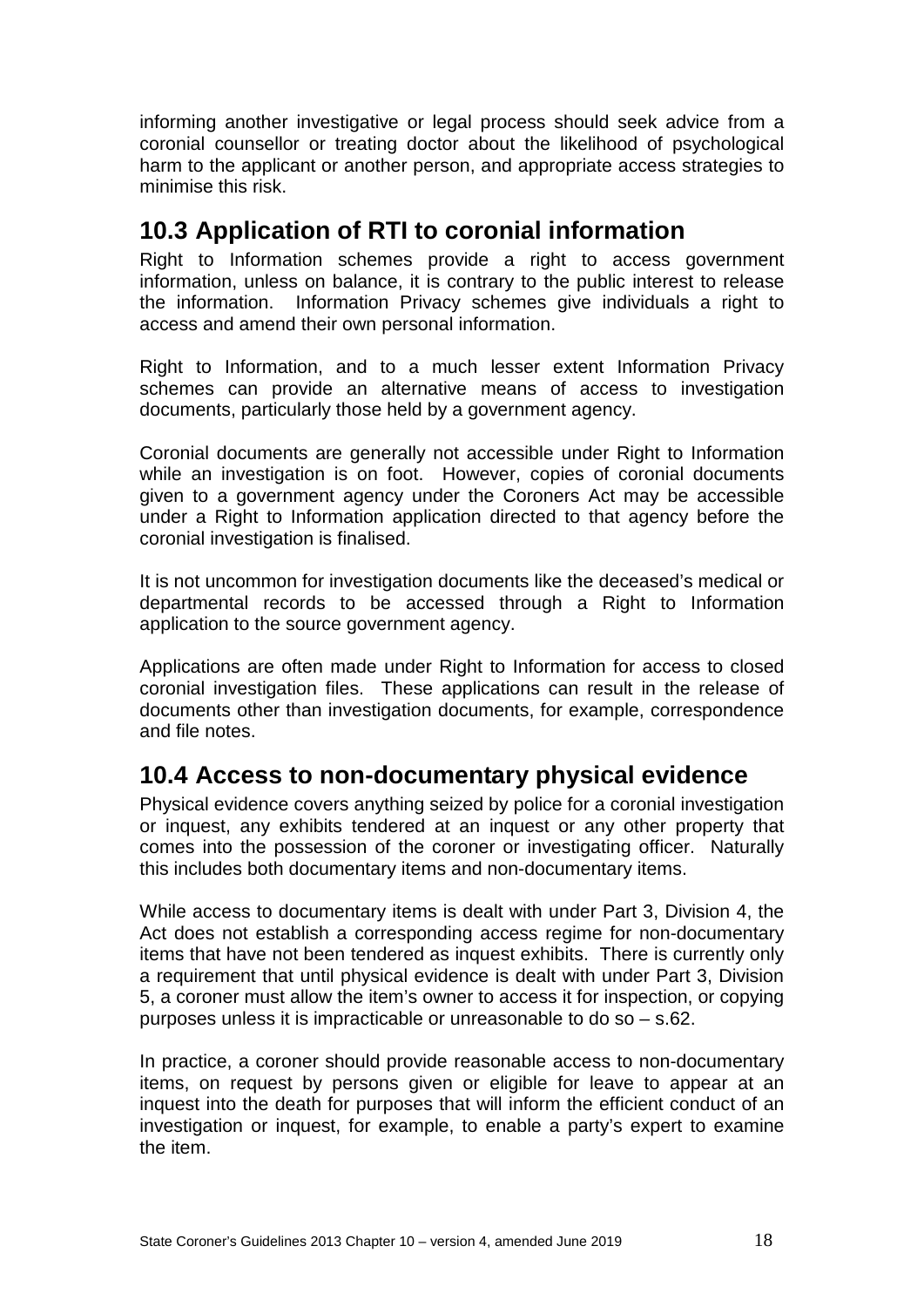## <span id="page-18-0"></span>**10.5 Access to inquest exhibits**

The Act was amended in August 2013 to establish a specific access regime for inquest exhibits.

This regime ensures access to documentary exhibits is dealt with under Part 3, Division 4 and establishes a consistent approach to managing access to non-documentary exhibits ("physical evidence exhibits"), meaning the coroner's consent is required and access may be given if the applicant demonstrates sufficient interest in the exhibit or that access to it would be in the public interest.

These changes recognise the family's right to be consulted and have their views considered, to the extent practicable, when the coroner is contemplating giving access in the public interest.

The changes do not affect a police officer's ability to access or give access to an exhibit without the coroner's consent if the exhibit is necessary for the investigation or prosecution of an offence relating to the death.

When considering whether a person has sufficient interest in an inquest exhibit, regard must be had to the principle of open justice which does not create a right of access to court documents, but favours allowing a non-party to access any non-confidential document or thing that has been admitted into evidence in an open court proceeding, unless there is a good reason to refuse access. Further, there is authority that media organisations have an interest in accessing an exhibit if it is necessary to properly inform fair and accurate reporting and public scrutiny of court proceedings.

Circumstances in which it would be appropriate to refuse non-party access to an inquest exhibit could include where the exhibit relates to evidence given in closed court or contains information which would not otherwise be released under the Act e.g. under sections 17, 52 or 56 or the exhibit is contaminated by bodily fluids or toxic substances or is in some way inherently unsafe.

## <span id="page-18-1"></span>**10.6 Access to records of pre-inquest conferences and inquests**

Section 38 of the Act requires inquest proceedings to be recorded under the *Recording of Evidence Act 1962* and the *Recording of Evidence Regulation 2008*. The recording of a pre-inquest conference is a matter for the presiding coroner's discretion.

Access to records of coronial proceedings is regulated by section 38(3) of the Act and the Recording of Evidence Act and Regulation. In practice, to the extent the record is not subject to a non-publication order made under s.41 of the Act, the record is available either electronically or in transcribed form to anyone who requests and pays for access to it. Eligibility for fee waiver is dealt with in the Recording of Evidence Regulation. Only the Director-General's delegate can waive fees on hardship grounds. Coroners have no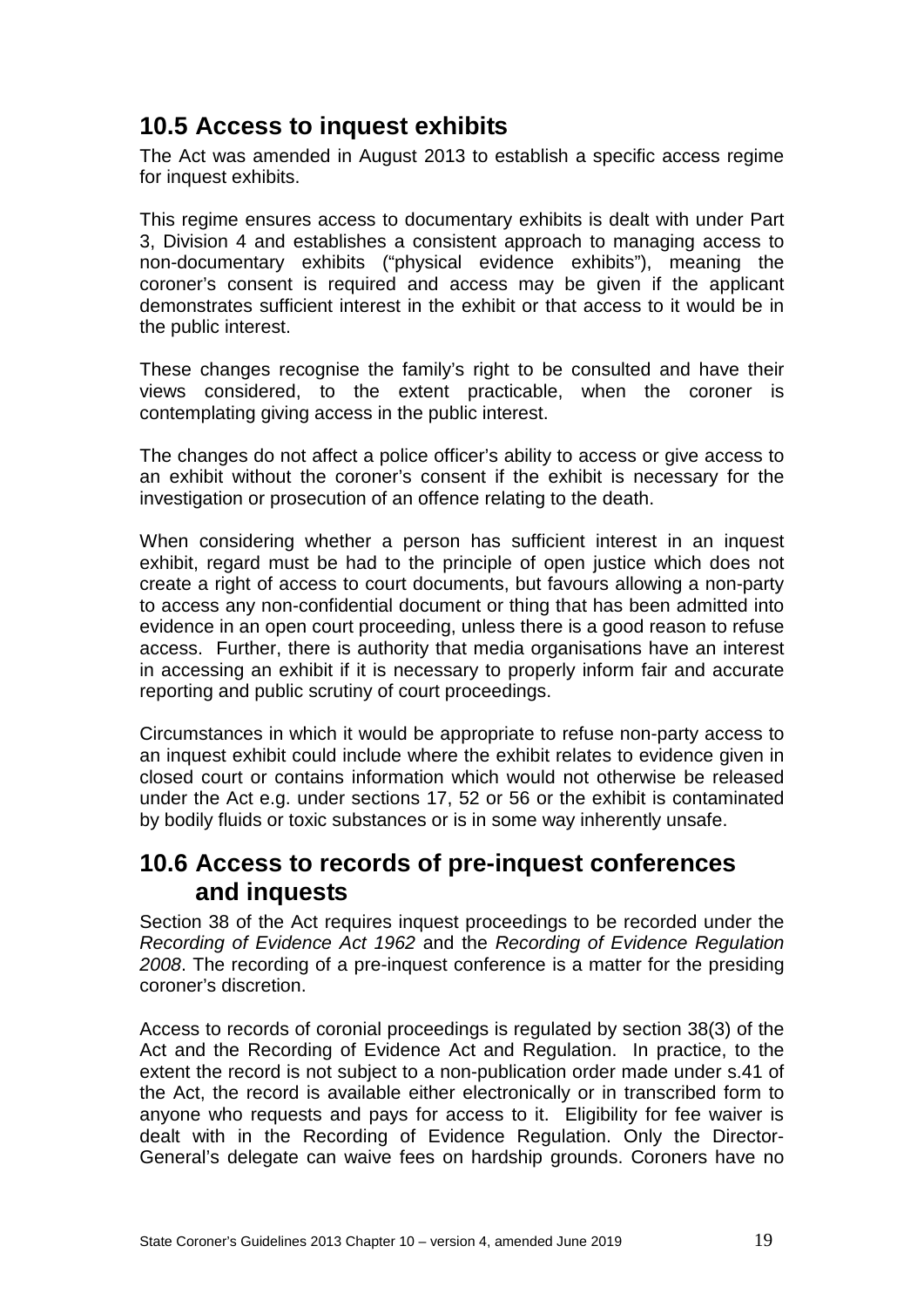power to waive fees or provide free copies of transcripts to persons given leave to appear at an inquest.

## <span id="page-19-0"></span>**10.7 Responding to subpoenas**

From time to time, coroners are served with subpoenas requiring them to provide their complete investigation file or specified documents. While there is a view that it is an abuse of process to issue a subpoena to a coroner, coroners are encouraged to co-operate with the conduct of other legal proceedings, having regard to the law under which the subpoena was issued and the operation of Part 3, Division 4.

## <span id="page-19-1"></span>**10.8 Access for research purposes**

### <span id="page-19-2"></span>*In principle*

The scholarly investigation of reportable deaths is vitally important to improving public health and safety. The coronial system is an important source of information for researchers and in turn research analyses are essential in assisting the coronial system to prevent future deaths.

### <span id="page-19-3"></span>*In practice*

Applications for access to investigation documents for research purposes are considered under s.53 of the Act. Access for research purposes can only by authorised by the State Coroner, who must be satisfied the applicant is a genuine researcher and the document sought is reasonably necessary for the research. There are limited circumstances in which this authorisation can be given while an investigation is on foot. The State Coroner's authorisation can be given for specified types of documents for either a defined period or on an ongoing basis, and can be made subject to conditions.

The genuine research access regime does not permit release of confidential documents and is subject to the release prohibitions under s.52. The State Coroner can refuse access in the public interest.

Documents released under this mechanism must be de-identified unless the State Coroner considers the person's identity is necessary for the research to be effective and the benefit of the research outweighs the need to protect an individual's privacy.

The documents researchers frequently seek to access are Form 1s, police or other investigation reports, autopsy and toxicology reports, witness statements and coroners' findings.

### <span id="page-19-4"></span>**Who is a genuine researcher?**

The Act recognises three categories of researcher, namely:

• public health researchers who have been given access to health information under the *Public Health Act 2005*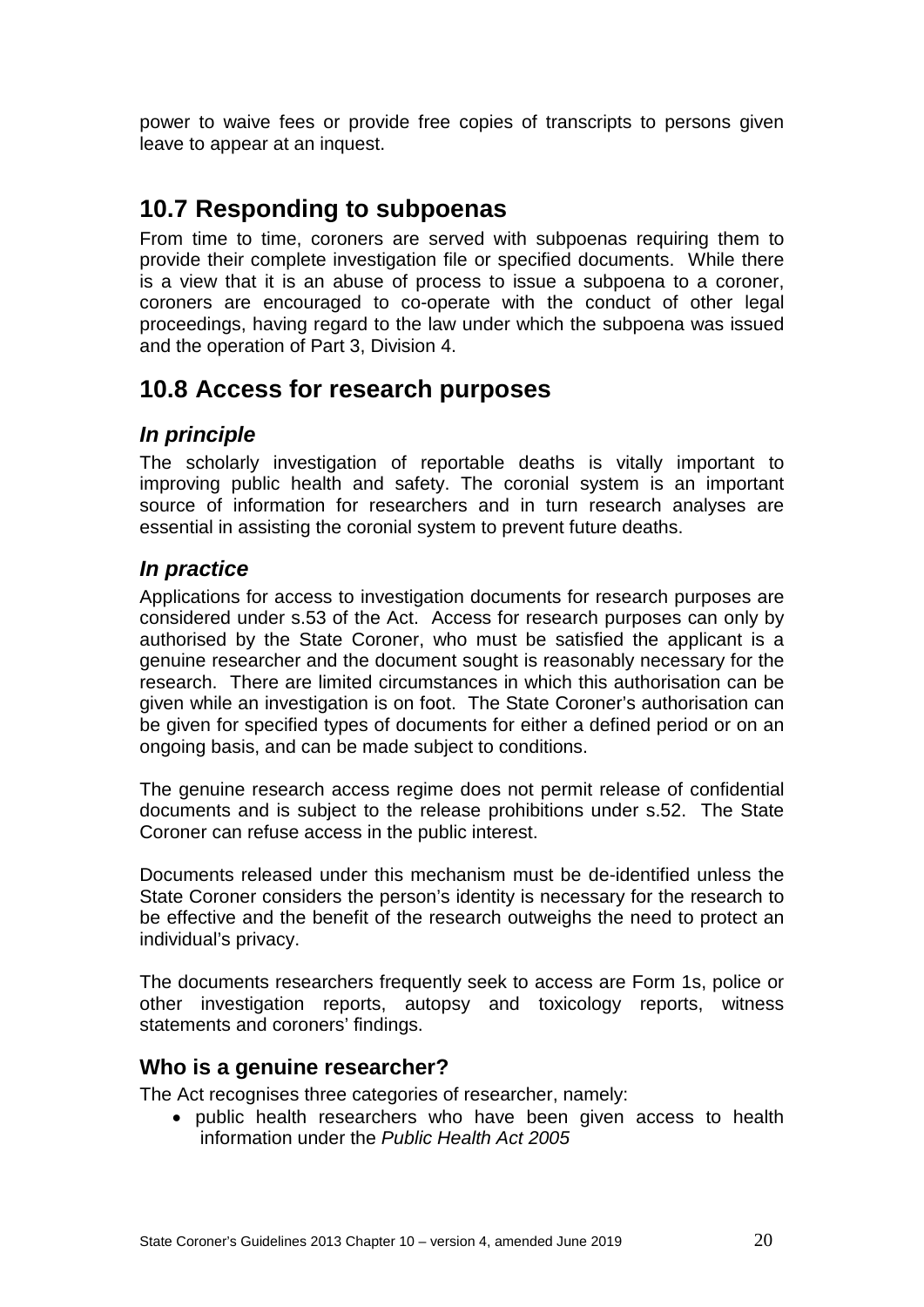- members of quality assurance committees established under the *Hospital and Health Boards Act 2011* e.g. Queensland Maternal and Perinatal Quality Council, Queensland Paediatric Quality Council
- another person conducting genuine research.

### <span id="page-20-0"></span>**What is genuine research?**

The Act does not define 'genuine research', so regard must be had to the usual meaning of the term. Indicators that the applicant is conducting genuine research will include the applicant's qualifications, standing and reputation in the research community, whether the applicant has obtained relevant ethical approvals, the purpose of the research and how its outcomes are intended to be published and used.

Since the Act commenced, a wide range of individuals and organisations have been recognised as genuine researchers covering diverse research activities into suicide prevention, road safety, fire fatalities, drowning deaths, scuba diving deaths, SIDS, building standards and the efficacy of the coronial system.

### <span id="page-20-1"></span>**When can investigation documents be released for research purposes?**

Access can be given while an investigation is on foot only if the State Coroner considers it appropriate having regard to the importance of the research and the public interest in permitting access before the investigation is finalised. Otherwise access will only be given to investigation documents from closed investigations.

## <span id="page-20-2"></span>**10.9 Access for tissue banking purposes**

Section 54AA of the Act enables the State Coroner to enter into arrangements with prescribed tissue banks to provide them with timely access to information from Form 1s coroner in order to inform the donor assessment process. This mechanism is designed to maximise opportunities for tissue retrieval and recognises the timeframes for retrieving tissue for transplantation is very short (within 24 hours of death).

To date, the State Coroner has entered into arrangements with the Queensland Bone Bank, the Queensland Eye Bank, the Queensland Heart Valve Bank and the Queensland Skin Bank.

These arrangements operate in place of the general access regime under s.54 and obviate the need for consent from the investigating coroner on a case by case basis. The arrangements do not enable tissue banks to obtain a copy of the Form 1.

Chapter 4 *Dealing with bodies* explains how these arrangements work in practice.